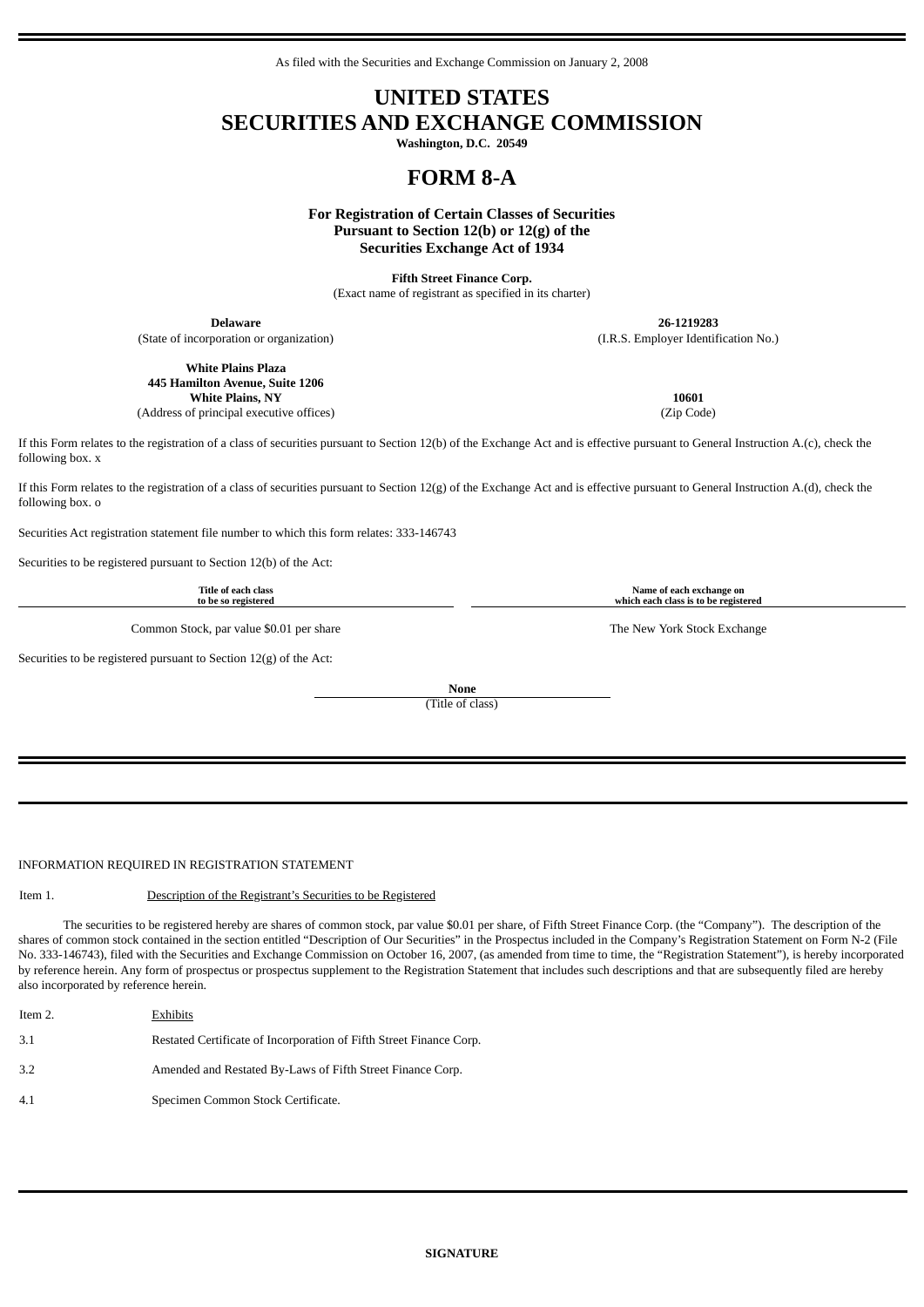Pursuant to the requirements of Section 12 of the Securities Exchange Act of 1934, as amended, the Registrant has duly caused this Registration Statement to be signed on its behalf by the undersigned, thereto duly authorized.

Date: January 2, 2008

## **FIFTH STREET FINANCE CORP.**

By: /s/ William H. Craig<br>Name: // William H. Craig Name: William H. Craig Title: Chief Financial Officer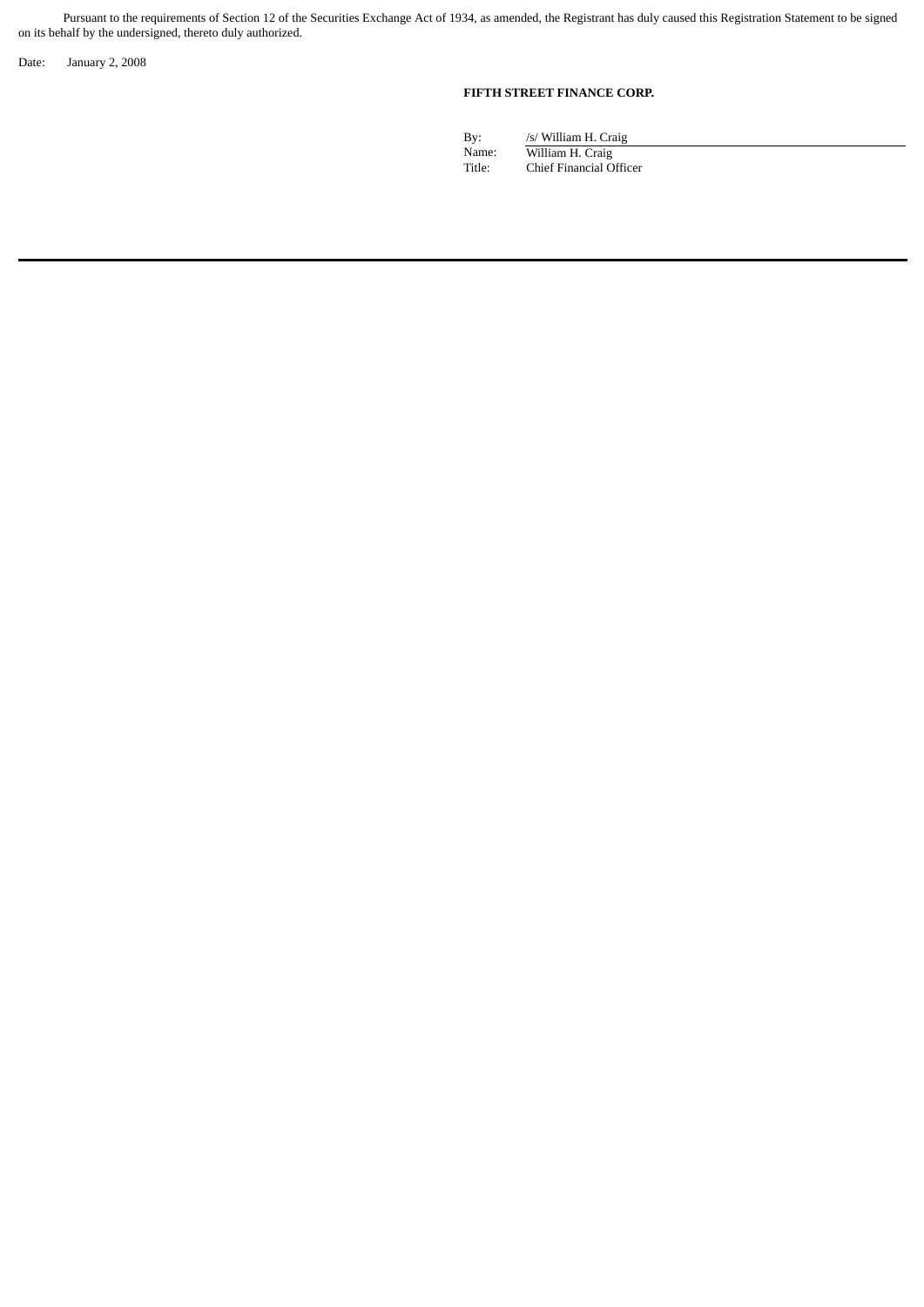#### **RESTATED CERTIFICATE OF INCORPORATION OF FIFTH STREET FINANCE CORP.**

Fifth Street Finance Corp., a Delaware corporation, the original Certificate of Incorporation of which was filed with the Secretary of State of the State of Delaware on October 9, 2007 hereby certifies that this Restated Certificate of Incorporation, restating, integrating and amending its Certificate of Incorporation, was duly adopted by its Board of Directors and its stockholders in accordance with Sections 242 and 245 of the General Corporation Law of the State of Delaware (the "DGCL"). The Certificate of Incorporation of Fifth Street Finance Corp. is hereby amended, integrated and restated in its entirety to read as follows:

#### **ARTICLE I NAME**

The name of the corporation is Fifth Street Finance Corp. (the "Corporation").

## **ARTICLE II REGISTERED OFFICE AND AGENT**

The address of the registered office of the Corporation in the State of Delaware is The Corporation Trust Company, 1209 Orange Street, Wilmington, Delaware 19801, County of New Castle. The name of the registered agent of the Corporation at such address is The Corporation Trust Company.

#### **ARTICLE III PURPOSE**

The purpose of the Corporation is to engage in any lawful act or activity for which a corporation may be organized under the DGCL.

#### **ARTICLE IV CAPITAL STOCK**

The total number of shares of all classes of capital stock that the Corporation shall have authority to issue is 50,000,000 shares, par value \$0.01 per share of common stock (the "Common Stock").

(A) **Common Stock**. Except as (1) otherwise required by laws of the State of Delaware or (2) expressly provided in this Certificate of Incorporation (as amended from time to time), each share of Common Stock shall have the same powers, rights and privileges and shall rank equally, share ratably and be identical in all respects as to all matters. The shares of Common Stock shall not have any preemptive rights whatsoever.

1

(1) **Dividends**. Subject to the provisions of the laws of the State of Delaware, and to the other provisions of this Certificate of Incorporation (as amended from time to time), holders of shares of Common Stock shall be entitled to receive equally, on a per share basis, such dividends and other distributions in cash, securities or other property of the Corporation as may be declared thereon by the Board of Directors from time to time out of assets or funds of the Corporation legally available therefor.

(2) **Voting Rights**. At every annual or special meeting of stockholders of the Corporation, each record holder of Common Stock shall be entitled to cast one (1) vote for each share of Common Stock standing in such holder's name on the stock transfer records of the Corporation for the election of directors and on matters submitted to a vote of stockholders of the Corporation. Except as provided with respect to any other class or series of capital stock of the Corporation hereafter classified or reclassified, the exclusive voting power for all purposes shall solely be vested with the holders of Common Stock. There shall be no cumulative voting.

(3) **Liquidation Rights**. In the event of any liquidation, dissolution or winding up of the affairs of the Corporation, whether voluntary or involuntary, after payment or provision for payment of the Corporation's debts and other liabilities, upon such dissolution, liquidation or winding up, the remaining net assets of the Corporation shall be distributed among holders of shares of Common Stock equally on a per share basis. A merger or consolidation of the Corporation with or into any other corporation or other entity, or a sale or conveyance of all or any part of the assets of the Corporation (which shall not in fact result in the liquidation of the Corporation and the distribution of assets to its stockholders) shall not be deemed to be a voluntary or involuntary liquidation or dissolution or winding up of the Corporation within the meaning of this Paragraph (A)(3).

## **ARTICLE V BOARD OF DIRECTORS**

(A) **Management**. The business and affairs of the Corporation shall be managed by or under the direction of the Board of Directors. The Board of Directors may exercise all such authority and powers of the Corporation and do all such lawful acts and things as are not by laws of the State of Delaware or this Certificate of Incorporation directed or required to be exercised or done by the stockholders.

(B) **Number of Directors**. The number of directors of the Corporation shall be fixed from time to time by, or in the manner provided in, the Bylaws. A majority of the directors shall be "independent" under applicable law and the rules of the relevant stock exchange on which the Common Stock is listed.

(C) **Classified Board**. The Board of Directors shall be divided into three classes, designated Class I, Class II and Class III, as nearly equal in number as possible and no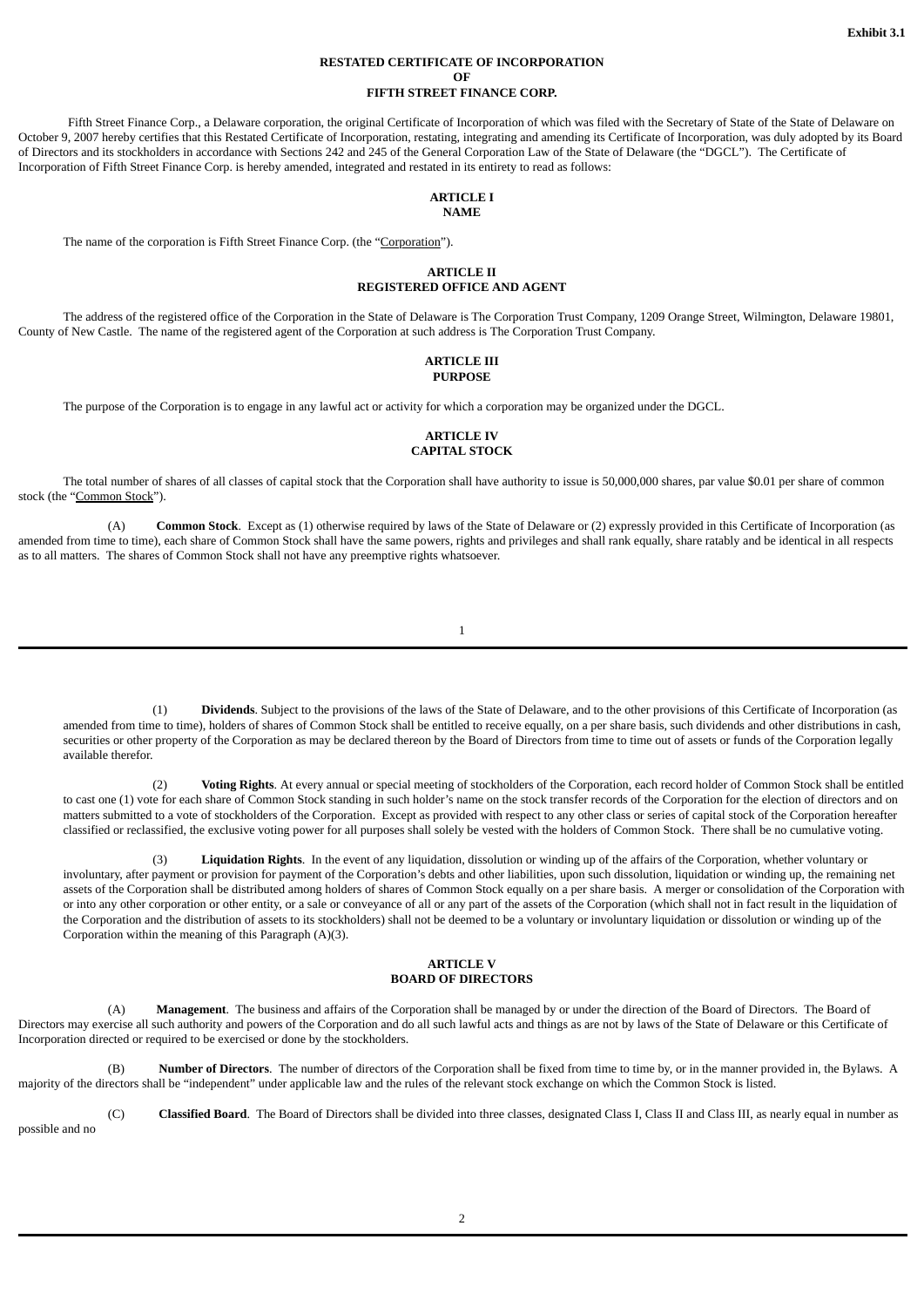class shall include less than one director. The term of office of directors of one class shall expire at each annual meeting of stockholders, and in all cases as to each director when such director's successor shall be elected and shall qualify or upon such director's earlier resignation, removal from office, death or incapacity. Additional directorships resulting from an increase in number of directors shall be apportioned among the classes as equally as possible. In the event of any decrease in the number of directors, all classes of directors shall be decreased equally as nearly as possible. The initial term of office of directors of Class I shall expire at the annual meeting of stockholders in 2008; that of Class II shall expire at the annual meeting in 2009; and that of Class III shall expire at the annual meeting in 2010; and in all cases as to each director when such director's successor shall be elected and shall qualify or upon such director's earlier resignation, removal from office, death or incapacity. At each annual meeting of stockholders, beginning with the annual meeting of stockholders in 2008, the number of directors equal to the number of directors of the class whose term expires at the time of such meeting (or, if less, the number of directors properly nominated and qualified for election) shall be elected to hold office for a term expiring at the annual meeting of stockholders held in the third year following the year of election.

(D) **Newly-Created Directorships and Vacancies**. The Board of Directors is expressly authorized to change the number of directors in any or all of the classes without the consent of the stockholders. Newly created directorships resulting from any increase in the number of directors or any vacancies on the Board of Directors resulting from death, resignation, retirement, disqualification, removal from office or any other cause may only be filled by the Board of Directors, provided that a quorum is then in office and present, or by a majority of the directors then in office, if less than a quorum is then in office, or by the sole remaining director. Directors elected to fill a newly created directorship or other vacancies shall hold office for the remainder of the full term of the class of directors in which the new directorship was created or the vacancy occurred and until such director's successor has been elected and has qualified.

(E) **Removal of Directors**. Upon and following the closing of the initial public offering of the Corporation's Common Stock (the "IPO"), any director may be removed from office at any time, but only for cause, at a meeting called for that purpose, and only by the affirmative vote of the holders of at least 66-2/3% of the shares of the Corporation's capital stock then outstanding and entitled to vote in the election of directors, voting together as a single class.

(F) **Written Ballot Not Required**. Elections of directors need not be by written ballot unless the Bylaws of the Corporation shall otherwise provide.

(G) **Bylaws**. The Board of Directors is expressly authorized to adopt, amend or repeal the Bylaws of the Corporation. Any Bylaws made by the directors under the powers conferred hereby may be amended or repealed by the directors or by the stockholders. Notwithstanding the foregoing and anything contained in this Certificate of Incorporation to the contrary, upon the closing of the IPO, the Bylaws of the Corporation shall not be amended or repealed by the stockholders, and no provision inconsistent therewith shall be adopted by the stockholders, in each case without the affirmative vote of the holders of 66-2/3% of the shares of

3

the Corporation's capital stock then outstanding and entitled to vote in the election of directors, voting together as a single class.

## **ARTICLE VI LIMITATION OF LIABILITY**

A director of the Corporation shall not be personally liable to the Corporation or its stockholders for monetary damages for breach of fiduciary duty as a director; provided, however, that the foregoing shall not eliminate or limit the liability of a director (i) for any breach of the director's duty of loyalty to the Corporation or its stockholders, (ii) for acts or omissions not in good faith or which involve willful misconduct, gross negligence, bad faith, reckless disregard or a knowing violation of law, (iii) under Section 174 of the DGCL, or (iv) for any transaction from which the director derived an improper personal benefit. If the DGCL is hereafter amended to permit further elimination or limitation of the personal liability of directors, then the liability of a director of the Corporation shall be eliminated or limited to the fullest extent permitted by the DGCL as so amended. Any repeal or modification of this Article VI by the stockholders of the Corporation or otherwise shall not adversely affect any right or protection of a director of the Corporation existing at the time of such repeal or modification. Notwithstanding the foregoing and Article VII, for so long as the Corporation is registered or regulated under the Investment Company Act of 1940, as amended (the "1940 Act"), neither this Certificate of Incorporation nor the Bylaws of the Corporation shall limit the liability of, or permit the indemnification of, any director or officer of the Corporation for actions or matters for which such limitation or indemnification would be prohibited by the 1940 Act or by any valid rule, regulation or order of the Securities and Exchange Commission thereunder.

#### **ARTICLE VII INDEMNIFICATION**

Each person who was or is made a party or is threatened to be made a party to or is involved (including, without limitation, as a witness) in any actual or threatened action, suit or proceeding, whether civil, criminal, administrative or investigative (hereinafter a "Proceeding"), by reason of the fact that he/she is or was a director or officer of the Corporation or is or was serving at the request of the Corporation as a director or officer of another corporation, partnership, limited liability company, joint venture, trust or other enterprise, including service with respect to an employee benefit plan (hereinafter an "Indemnitee"), whether the basis of such Proceeding is alleged action in an official capacity as a director or officer or in any other capacity while so serving, shall be indemnified and held harmless by the Corporation to the full extent authorized by the DGCL, as the same exists or may hereafter be amended (but, in the case of any such amendment, only to the extent that such amendment permits the Corporation to provide broader indemnification rights than said law permitted the Corporation to provide prior to such amendment), or by other applicable law as then in effect, against all expense, liability and loss (including attorneys' fees and related disbursements, judgments, fines, excise taxes or penalties under the Employee Retirement Income Security Act of 1974, as amended from time to time ("ERISA"), penalties and amounts paid or to be paid in settlement) actually and reasonably incurred or suffered by such Indemnitee in connection therewith. Such indemnification shall

continue as to a person who has ceased to be a director, officer, partner, member or trustee and shall inure to the benefit of his or her heirs, executors and administrators. Each person who is or was serving as a director or officer of a subsidiary of the Corporation shall be deemed to be serving, or have served, at the request of the Corporation. Notwithstanding the foregoing, indemnification under this Article VII shall not be permitted if the Indemnitee did not act in good faith with the reasonable belief that its conduct was in, or not opposed to, the best interest of the Corporation, or if the Indemnitee's conduct constituted gross negligence, bad faith, reckless disregard, or willful misconduct.

(A) **Procedure**. Any indemnification (but not advancement of expenses) under this Article VII (unless ordered by a court) shall be made by the Corporation only as authorized in the specific case upon a determination that indemnification of the director or officer is proper in the circumstances because he or she has met the applicable standard of conduct set forth herein. Such determination shall be made with respect to a person who is a director or officer at the time of such determination (a) by a majority vote of the directors who were not parties to such proceeding (the "Disinterested Directors"), even though less than a quorum, (b) by a committee of Disinterested Directors designated by a majority vote of Disinterested Directors, even though less than a quorum, (c) if there are no such Disinterested Directors, or if such Disinterested Directors so direct, by independent legal counsel in a written opinion, or (d) by the stockholders.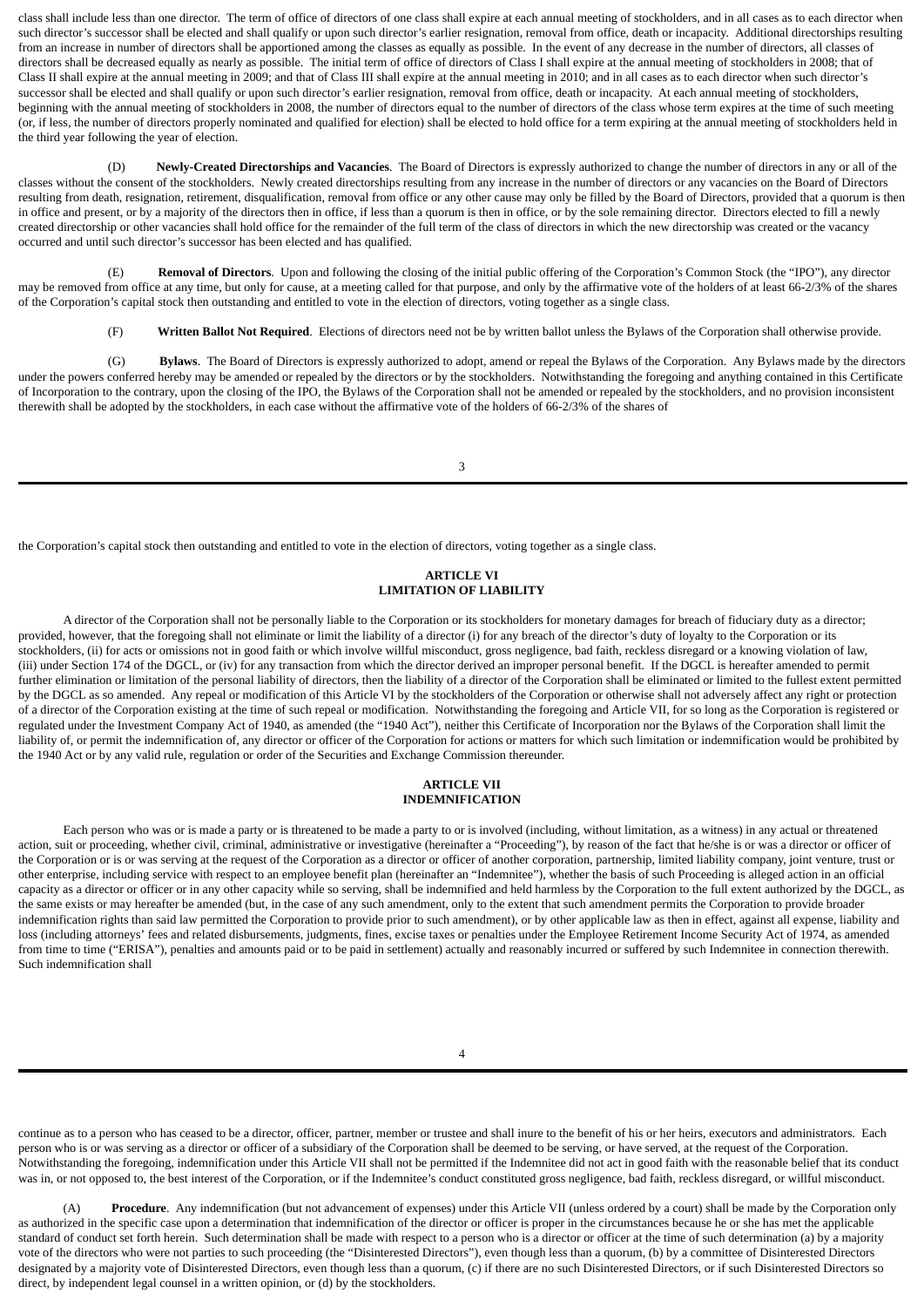(B) **Advances for Expenses**. Expenses (including attorneys' fees, costs and charges) incurred by a director or officer of the Corporation in defending a Proceeding shall be paid by the Corporation in advance of the final disposition of such Proceeding upon receipt of an undertaking by or on behalf of the director or officer to repay all amounts so advanced in the event that it shall ultimately be determined that such director or officer is not entitled to be indemnified by the Corporation as authorized in this Article VII. The majority of the Disinterested Directors may, in the manner set forth above, and upon approval of such director or officer of the Corporation, authorize the Corporation's counsel to represent such person, in any Proceeding, whether or not the Corporation is a party to such Proceeding.

(C) **Procedure for Indemnification**. Any indemnification or advance of expenses (including attorney's fees, costs and charges) under this Article VII shall be made promptly, and in any event within 60 days upon the written request of the director or officer (and, in the case of advance of expenses, receipt of a written undertaking by or on behalf of Indemnitee to repay such amount if it shall ultimately be determined that Indemnitee is not entitled to be indemnified therefor pursuant to the terms of this Article VII). The right to indemnification or advances as granted by this Article VII shall be enforceable by the director or officer in any court of competent iurisdiction, if the Corporation denies such request, in whole or in part, or if no disposition thereof is made within 60 days. Such person's costs and expenses incurred in connection with successfully establishing his/her right to indemnification, in whole or in part, in any such action shall also be indemnified by the Corporation. It shall be a defense to any such action (other than an action brought to enforce a claim for the advance of expenses (including attorney's fees, costs and charges) under this Article VII where the required undertaking, if any, has been received by the Corporation) that the claimant has not met the standard of conduct set forth herein, but the burden of proving such defense shall be on the Corporation. Neither the

5

failure of the Corporation (including its Board of Directors, its independent legal counsel and its stockholders) to have made a determination prior to the commencement of such action that indemnification of the claimant is proper in the circumstances because he/she has met the applicable standard of conduct set forth in the DGCL, as the same exists or hereafter may be amended (but, in the case of any such amendment, only to the extent that such amendment permits the Corporation to provide broader indemnification rights than said law permitted the Corporation to provide prior to such amendment), nor the fact that there has been an actual determination by the Corporation (including its Board of Directors, its independent legal counsel and its stockholders) that the claimant has not met such applicable standard of conduct, shall be a defense to the action or create a presumption that the claimant has not met the applicable standard of conduct.

(D) **Other Rights; Continuation of Right to Indemnification**. The indemnification and advancement of expenses provided by this Article VII shall not be deemed exclusive of any other rights to which a person seeking indemnification or advancement of expenses may be entitled under any law (common or statutory), Bylaws, agreement, vote of stockholders or disinterested directors or otherwise, both as to action in his/her official capacity and as to action in another capacity while holding office or while employed by or acting as agent for the Corporation, and shall continue as to a person who has ceased to be a director or officer, and shall inure to the benefit of the estate, heirs, executors and administers of such person. All rights to indemnification under this Article VII shall be deemed to be a contract between the Corporation and each director or officer of the Corporation who serves or served in such capacity at any time while this Article VII is in effect. Any repeal or modification of this Article VII or any repeal or modification of relevant provisions of the DGCL or any other applicable laws shall not in any way diminish any rights to indemnification of such director or officer or the obligations of the Corporation arising hereunder with respect to any Proceeding arising out of, or relating to, any actions, transactions or facts occurring prior to the final adoption of such modification or repeal. For the purposes of this Article VII, references to "the Corporation" include all constituent corporations absorbed in a consolidation or merger as well as the resulting or surviving corporation, so that any person who is or was a director or officer of such a constituent corporation or is or was serving at the request of such constituent corporation as a director or officer of another corporation, partnership, joint venture, trust or other enterprise shall stand in the same position under the provisions of this Article VII, with respect to the resulting or surviving corporation, as he/she would if he/she had served the resulting or surviving corporation in the same capacity.

(E) **Insurance**. The Corporation shall have power to purchase and maintain insurance on behalf of any person who is or was or has agreed to become a director or officer of the Corporation, or is or was serving at the request of the Corporation as a director or officer of another corporation, partnership, joint venture, trust or other enterprise, against any liability asserted against him or her and incurred by him or her or on his/her behalf in any such capacity, or arising out of his/her status as such, whether or not the Corporation would have the power to indemnify him or her against such liability under the provisions of this Article VII; provided, however, that such insurance is available on acceptable terms, which determination shall be made by a vote of a majority of the Board of Directors.

6

(F) **Savings Clause**. If this Article VII or any portion hereof shall be invalidated on any ground by any court of competent jurisdiction, then the Corporation shall nevertheless indemnify each person entitled to indemnification under the first paragraph of this Article VII as to all expense, liability and loss (including attorneys' fees and related disbursements, judgments, fines, ERISA excise taxes and penalties, penalties and amounts paid or to be paid in settlement) actually and reasonably incurred or suffered by such person and for which indemnification is available to such person pursuant to this Article VII to the full extent permitted by any applicable portion of this Article VII that shall not have been invalidated and to the full extent permitted by applicable law.

(G) **Additional Indemnification Rights**. The Corporation may, to the fullest extent permitted by law, grant rights to indemnification, exculpation and the advancement of expenses to any employee or agent of the Corporation, and to any other person, in each case to the extent permitted by applicable law, consistent with the provisions of this Article VII and as set forth in the Bylaws or in a written contract between the Corporation and the relevant person.

(H) **Repeal and Modification**. Any repeal or modification of the foregoing provisions of this Article VII shall not adversely affect any right or protection of any director, officer, employee or agent of the Corporation existing at the time of such repeal or modification.

## **ARTICLE VIII STOCKHOLDER ACTION**

Notwithstanding anything contained in this Certificate of Incorporation to the contrary, upon and following the closing of the IPO, any action required or permitted to be taken by the stockholders of the Corporation must be effected at a duly called annual or special meeting of such holders and may not be effected by written consent of the stockholders.

#### **ARTICLE IX AMENDMENT**

The Corporation reserves the right to amend, alter, change or repeal any provision contained in this Certificate of Incorporation, in the manner now or hereafter prescribed by the laws of the State of Delaware, and all rights conferred upon stockholders or others hereunder are granted subject to this reservation. Notwithstanding the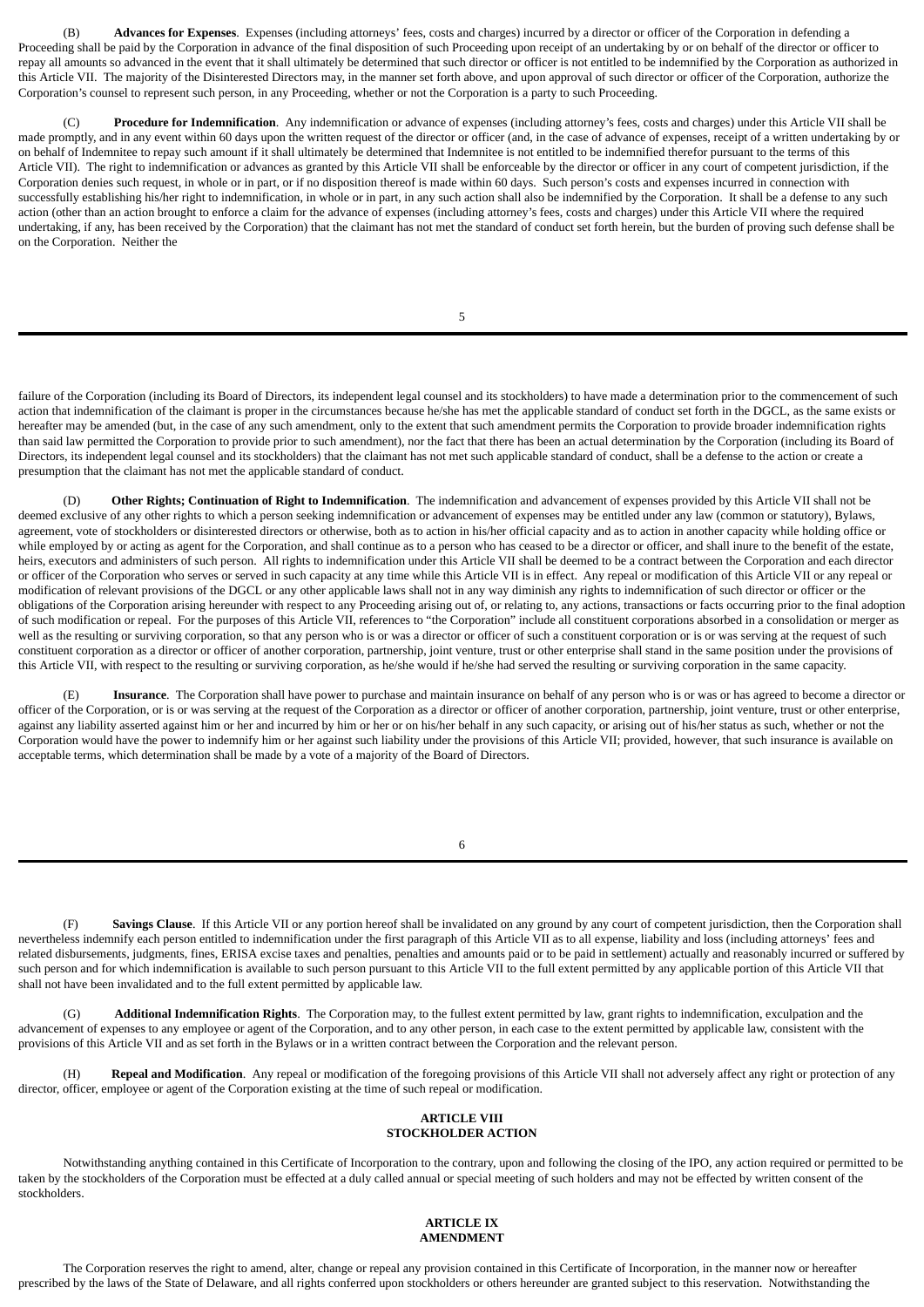foregoing, the affirmative vote of the holders of at least 66-2/3% of the shares of the Corporation's capital stock then outstanding and entitled to vote in the election of directors, voting together as a single class shall be required to amend or repeal any provision of Articles V, VI, VII, VIII or IX of this Certificate of Incorporation.

7

#### **ARTICLE X LIQUIDATION**

Notwithstanding anything contained in this Certificate of Incorporation to the contrary, if the Corporation has not consummated the IPO within three (3) years following the date of the merger of the Fifth Street Mezzanine Partners III, L.P., a Delaware limited partnership, with and into the Corporation, upon the request of any stockholder, the stockholders shall have the right, to the fullest extent permitted by law, to approve one of the following actions by majority vote of the stockholders: (i) to cause the Corporation to cease making investments; (ii) to cause the Corporation to dissolve and wind up its affairs; (iii) to cause the Corporation to liquidate its portfolio; or (iv) to cause the Corporation to take any other action designed to provide the stockholders with liquidity.

IN WITNESS WHEREOF, this Restated Certificate of Incorporation, which amends, restates and integrates the provisions of the Certificate of Incorporation of the Corporation and which has been duly adopted in accordance with the provisions of Sections 242 and 245 of the DGCL, has been executed by the undersigned on January 2, 2008.

> /s/ Bernard D. Berman Name: Bernard D. Berman Office: Executive Vice President and Secretary

8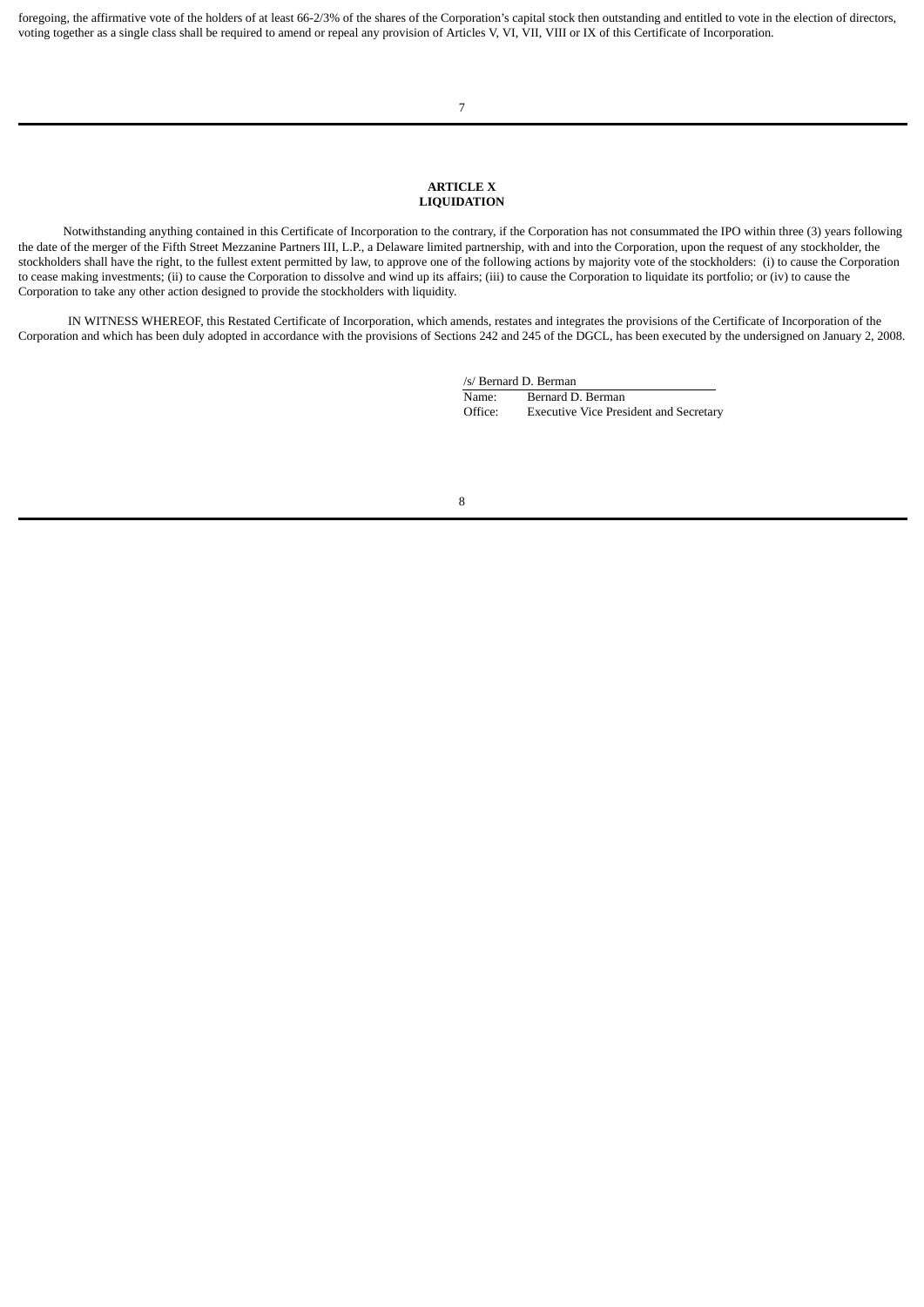## **FIFTH STREET FINANCE CORP.** (a Delaware corporation)

AMENDED AND RESTATED BYLAWS

Effective January 2, 2008

## TABLE OF CONTENTS

|                                                                                   | Page           |
|-----------------------------------------------------------------------------------|----------------|
|                                                                                   | $\mathbf{1}$   |
| <b>Registered Office.</b>                                                         | $\mathbf{1}$   |
| <b>Additional Offices.</b>                                                        | $\mathbf{1}$   |
| <b>ARTICLE II MEETINGS OF STOCKHOLDERS</b>                                        | $\mathbf{1}$   |
| Place of Meetings.                                                                | $\mathbf{1}$   |
| <b>Annual Meeting.</b>                                                            | 1              |
| <b>Notice of Meetings.</b>                                                        | $\mathbf{1}$   |
| <b>Special Meetings.</b>                                                          | $\overline{2}$ |
| <b>List of Stockholders.</b>                                                      | $\overline{2}$ |
| Quorum; Adjournments.                                                             | $\overline{2}$ |
| Organization.                                                                     | $\overline{2}$ |
| <b>Order of Business.</b>                                                         | 3              |
| Voting.                                                                           | 3              |
| Inspectors.                                                                       | 3              |
| <b>Advance Notice Provisions for Election of Directors.</b>                       | $\overline{4}$ |
| <b>Advance Notice Provisions for Business to be Transacted at Annual Meeting.</b> | 5              |
| <b>ARTICLE III DIRECTORS</b>                                                      | 6              |
| <b>General Powers.</b>                                                            | $\,6\,$        |
| Number and Election.                                                              | $\,6\,$        |
| Resignations, Newly Created Directorships, Vacancies and Removals.                | $\,6\,$        |
| Place of Meetings.                                                                | 7              |
| <b>Annual Meeting.</b>                                                            | $\overline{7}$ |
| <b>Regular Meetings.</b>                                                          | $\overline{7}$ |
| <b>Special Meetings.</b>                                                          | 7              |
| <b>Notice of Meetings.</b>                                                        | 7              |
| <b>Waiver of Notice and Presumption of Assent.</b>                                | 8              |
|                                                                                   |                |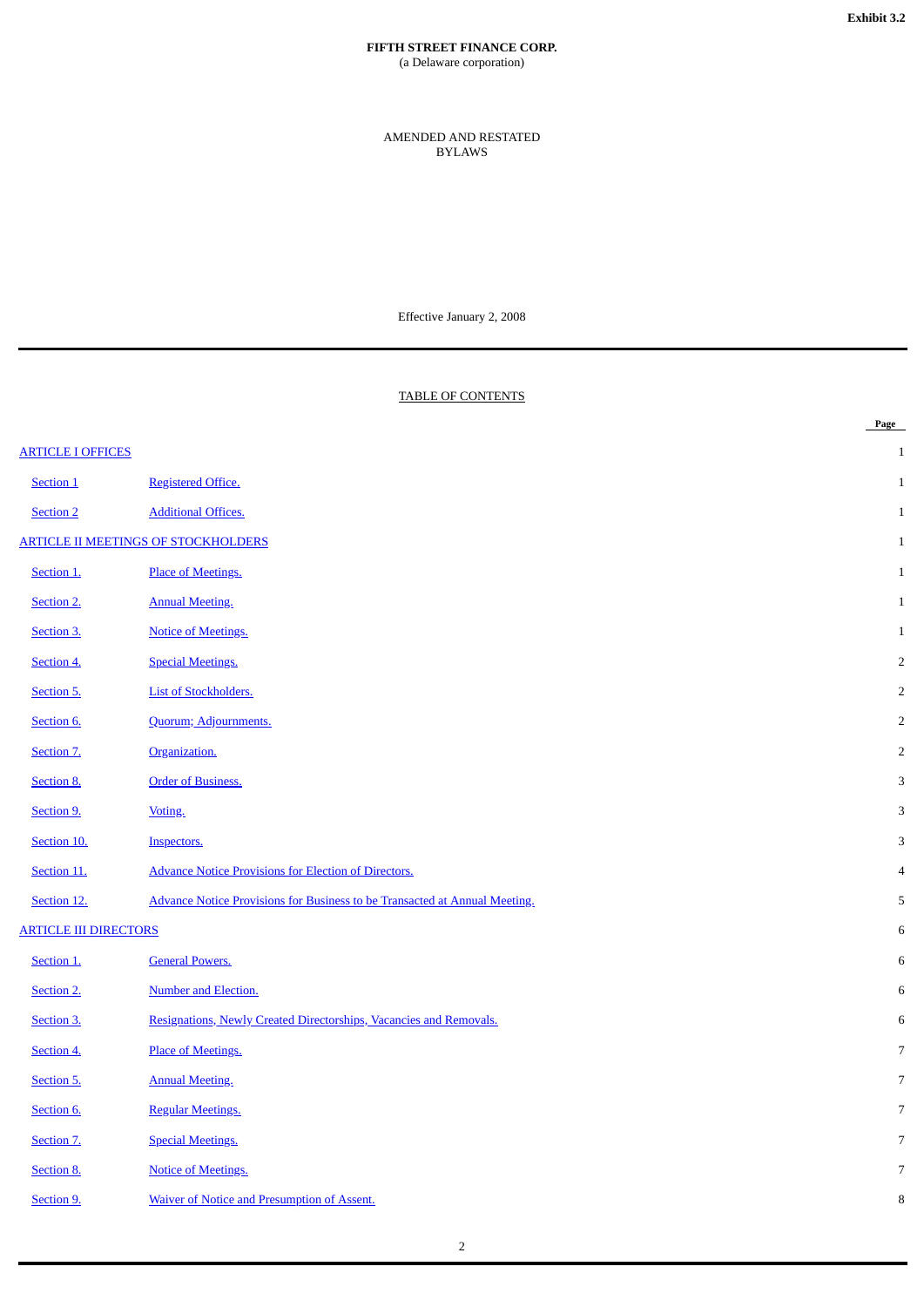| Section 10.                             | Quorum; Manner of Action.                               | $\, 8$ |
|-----------------------------------------|---------------------------------------------------------|--------|
| Section 11.                             | Organization.                                           | 8      |
| Section 12.                             | Compensation.                                           | 8      |
| Section 13.                             | <b>Action by Consent.</b>                               | 8      |
| Section 14.                             | <b>Meetings by Telephone or Similar Communications.</b> | 9      |
| <b>ARTICLE IV COMMITTEES</b>            |                                                         | 9      |
| Section 1.                              | Committees.                                             | 9      |
| Section 2.                              | <b>Committee Rules.</b>                                 | $11\,$ |
| <b>ARTICLE V OFFICERS</b>               |                                                         | $11\,$ |
| Section 1.                              | <b>Number and Qualifications.</b>                       | 11     |
| Section 2.                              | <b>Election and Term of Office.</b>                     | $11\,$ |
| Section 3.                              | Resignations.                                           | $12\,$ |
| Section 4.                              | Removal.                                                | $12\,$ |
| Section 5.                              | Vacancies.                                              | 12     |
| Section 6.                              | Compensation.                                           | $12\,$ |
| Section 7.                              | Chairman of the Board.                                  | 12     |
| Section 8.                              | <b>Chief Executive Officer.</b>                         | 12     |
| Section 9.                              | President.                                              | 13     |
| Section 10.                             | <b>Chief Operating Officer.</b>                         | 13     |
| Section 11.                             | <b>Vice President.</b>                                  | 13     |
| Section 12.                             | Chief Financial Officer; Treasurer.                     | 13     |
| Section 13.                             | <b>Chief Investment Officer.</b>                        | 14     |
| Section 14.                             | Secretary.                                              | $14$   |
| Section 15.                             | The Assistant Treasurer.                                | 14     |
| Section 16.                             | The Assistant Secretary.                                | 15     |
| Section 17.                             | <b>Chief Compliance Officer.</b>                        | 15     |
| Section 18.                             | Other Officers, Assistant Officers and Agents.          | 15     |
| Section 19.                             | Officers' Bonds or Other Security.                      | 15     |
| Section 20.                             | Absence or Disability of Officers.                      | 15     |
| ARTICLE VI INDEMNIFICATION; EXCULPATION |                                                         | 15     |
| Section 1.                              | General.                                                | 15     |
| Section 2.                              | Severability.                                           | 16     |

3

| ARTICLE VII STOCK CERTIFICATES AND THEIR TRANSFER |                                        | 16 |
|---------------------------------------------------|----------------------------------------|----|
| Section 1.                                        | <b>Stock Certificates.</b>             | 16 |
| Section 2.                                        | <b>Facsimile Signatures.</b>           | 17 |
| Section 3.                                        | <b>Lost Certificates.</b>              | 17 |
| Section 4.                                        | <b>Transfers of Stock.</b>             | 17 |
| Section 5.                                        | <b>Transfer Agents and Registrars.</b> | 17 |
| Section 6.                                        | Regulations.                           | 17 |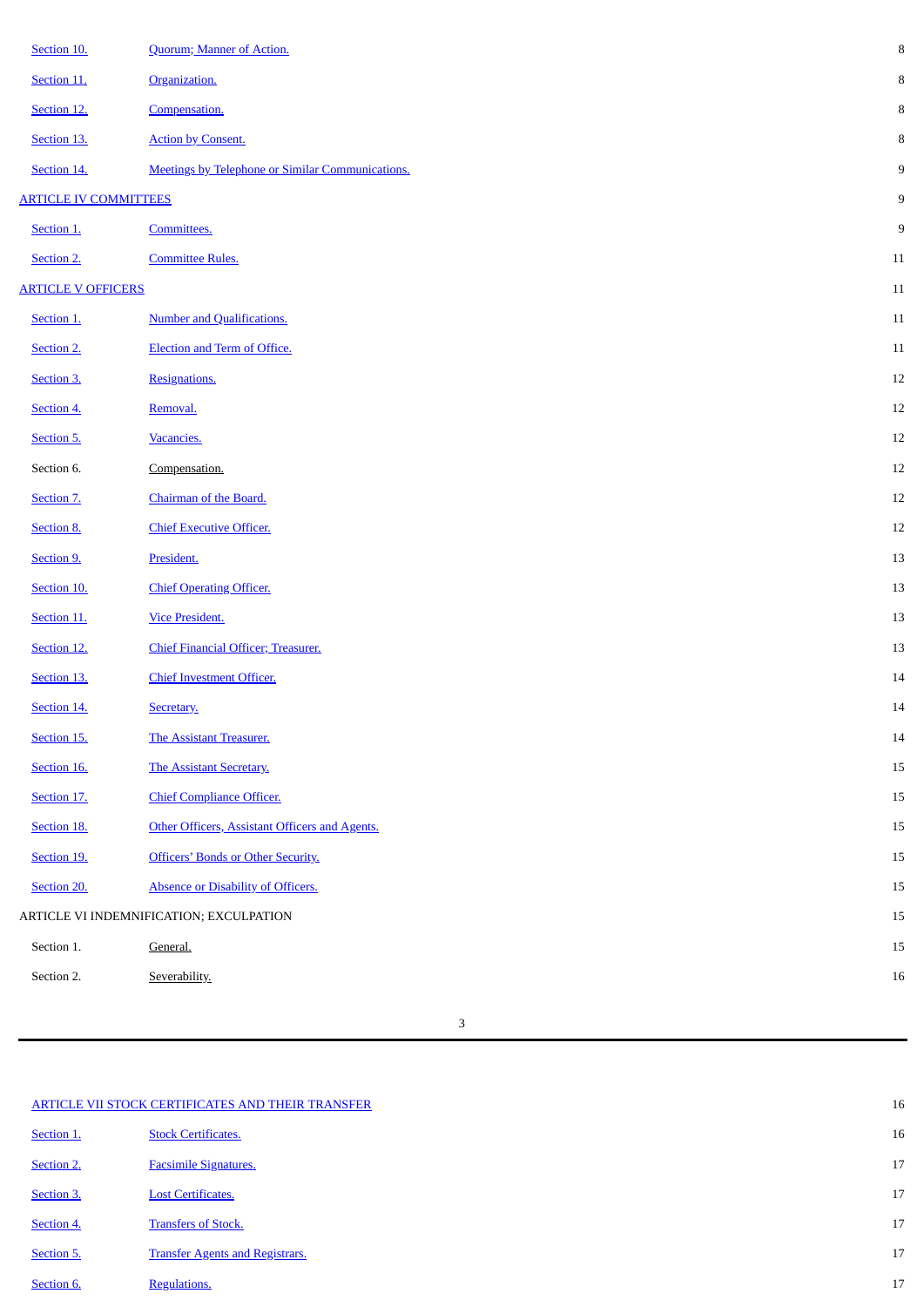| Section 7.                             | <b>Fixing the Record Date.</b>             | 17 |
|----------------------------------------|--------------------------------------------|----|
| Section 8.                             | <b>Registered Stockholders.</b>            | 18 |
| <b>ARTICLE VIII GENERAL PROVISIONS</b> |                                            | 18 |
| Section 1.                             | Dividends.                                 | 18 |
| Section 2.                             | Reserves.                                  | 18 |
| Section 3.                             | Seal.                                      | 18 |
| Section 4.                             | <b>Fiscal Year.</b>                        | 18 |
| Section 5.                             | Checks, Notes, Drafts; Etc.                | 18 |
| Section 6.                             | <b>Execution of Contracts, Deeds, Etc.</b> | 19 |
| Section 7.                             | <b>Inspection of Books and Records.</b>    | 19 |
| Section 8.                             | References to Days.                        | 19 |
| Section 9.                             | <b>Inconsistent Provisions.</b>            | 19 |
| <b>ARTICLE IX AMENDMENTS</b>           |                                            | 19 |
|                                        |                                            |    |

4

## AMENDED AND RESTATED BYLAWS

OF

## <span id="page-8-1"></span>FIFTH STREET FINANCE CORP.

#### <span id="page-8-0"></span>ARTICLE I **OFFICES**

Section 1. Registered Office. The registered office of the Corporation in the State of Delaware shall be located at 1209 Orange Street, Wilmington, Delaware 19801. The name of its registered agent at such address is The Corporation Trust Company. The registered office and/or registered agent of the Corporation may be changed from time to time by action of the Board of Directors.

Section 2. Additional Offices. The Corporation may also have offices at such other places, both within and without the State of Delaware, as the Board of Directors may from time to time determine or as the business of the Corporation may require.

#### <span id="page-8-6"></span><span id="page-8-5"></span><span id="page-8-4"></span><span id="page-8-3"></span><span id="page-8-2"></span>ARTICLE II MEETINGS OF STOCKHOLDERS

Section 1. Place of Meetings. All meetings of the stockholders for the election of directors or for any other purpose shall be held at any such place, either within or outside the State of Delaware, as shall be designated from time to time by the Board of Directors and stated in the notice of meeting or in a duly executed waiver of notice thereof.

Section 2. **Annual Meeting**. An annual meeting of stockholders shall be held each year and stated in a notice of meeting or in a duly executed waiver thereof. The date, time and place of such meeting shall be determined by the Chief Executive Officer of the Corporation; provided that if the Chief Executive Officer does not act, the Board of Directors shall determine the date, time, and place of such meeting. At such annual meeting, the stockholders shall elect, by a plurality vote, a Board of Directors and transact such other business as may properly be brought before the meeting.

Section 3. Notice of Meetings. Except as otherwise expressly required by statute, written notice of each annual and special meeting of stockholders stating the date, time and place of the meeting (and, in the case of a special meeting, the purpose or purposes for which the meeting is called) shall be given to each stockholder of record entitled to vote thereat not less than ten (10) nor more than sixty (60) days before the date of the meeting. Business transacted at any special meeting of stockholders shall be limited to the purposes stated in the notice. Notice shall be given personally or by mail and, if by mail, shall be sent in a postage prepaid envelope, addressed to the stockholder at his address as it appears on the records of the Corporation. Notice by mail shall be deemed given at the time when the same shall be deposited in the United States mail, postage prepaid. Notice of any meeting shall not be required to be given to any

1

person (a) who attends such meeting, except when such person attends the meeting in person or by proxy for the express purpose of objecting (at the beginning of the meeting) to the transaction of any business because the meeting is not lawfully called or convened, or (b) who (either before or after the meeting) shall submit a signed written waiver of notice thereof either in person or by proxy. Neither the business to be transacted at, nor the purpose of, an annual or special meeting of stockholders need be specified in any written waiver of notice.

<span id="page-8-7"></span>Section 4. Special Meetings. Special meetings of stockholders may be called for any purpose by the Board of Directors, the Chairman of the Board of Directors or the Chief Executive Officer and may be held on such date and at such time and place, either within or outside the State of Delaware, as shall be stated in a notice of meeting or in a duly executed waiver of notice thereof.

<span id="page-8-8"></span>Section 5. List of Stockholders. The officer who has charge of the stock ledger of the Corporation shall prepare and make, at least ten (10) days before each meeting of stockholders, a complete list of the stockholders entitled to vote at the meeting, arranged in alphabetical order, showing the address of and the number of shares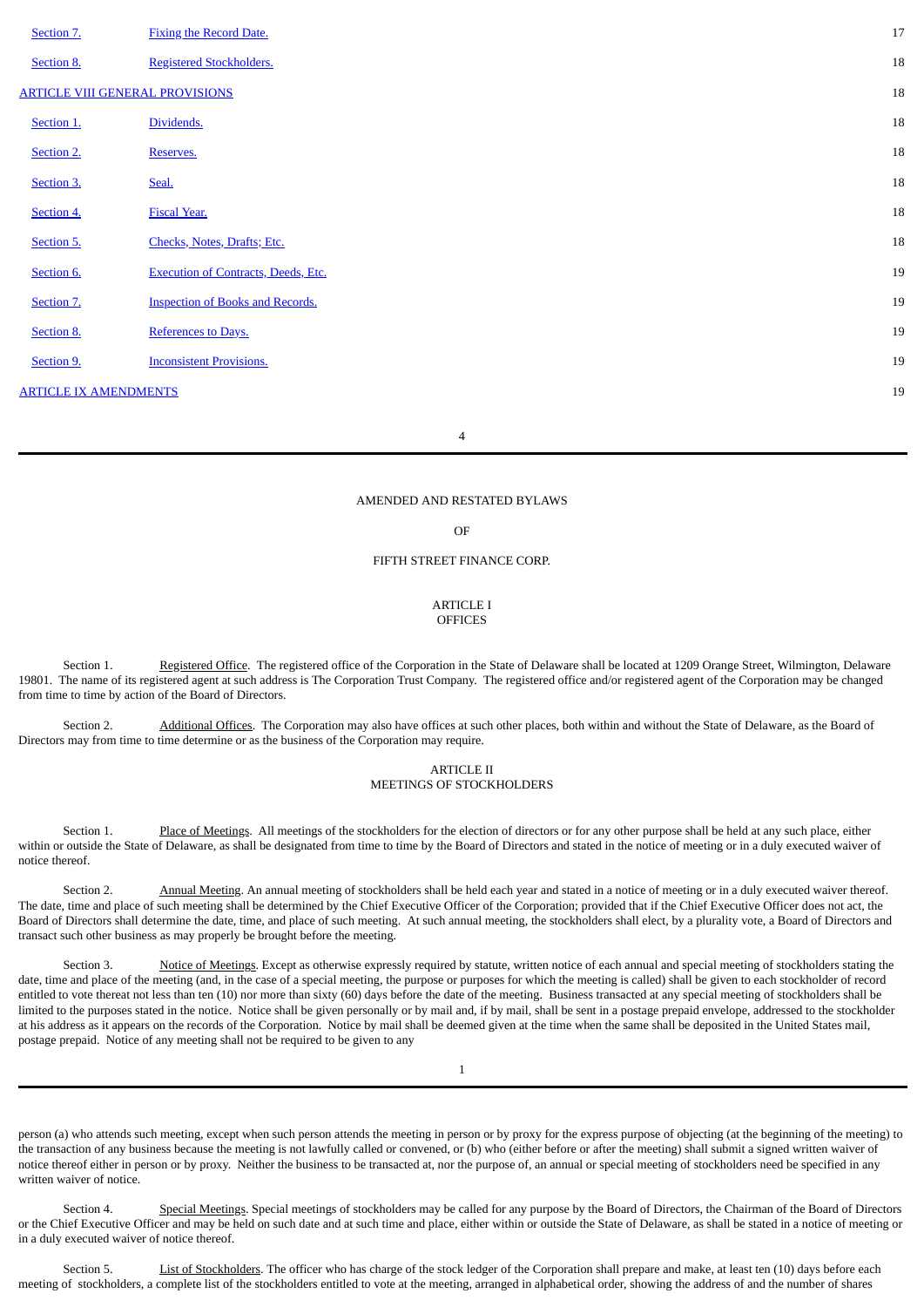registered in the name of each stockholder. Such list shall be open to the examination of any stockholder, for any purpose germane to the meeting, during ordinary business hours, for a period of at least ten (10) days prior to the meeting: (i) on a reasonably accessible electronic network, provided that the information required to gain access to such list is provided with the notice of the meeting, or (ii) during ordinary business hours, at the principal place of business of the Corporation. If the meeting is to be held at a place, then the list shall be produced and kept at the time and place of the meeting during the whole time thereof, and may be inspected by any stockholder who is present.

<span id="page-9-0"></span>Section 6. Quorum; Adjournments. The holders of a majority of the voting power of the issued and outstanding stock of the Corporation entitled to vote thereat (present in person or represented by proxy) shall constitute a quorum for the transaction of business at all meetings of stockholders, except as otherwise provided by statute or by the Certificate of Incorporation. If such quorum shall not be present or represented by proxy at any meeting of stockholders, then the stockholders entitled to vote thereat (present in person or represented by proxy) shall have the power to adjourn the meeting from time to time, without notice other than announcement at the meeting, until a quorum shall be present or represented by proxy. At such adjourned meeting at which a quorum shall be present or represented by proxy, any business may be transacted which might have been transacted at the meeting as originally called. If the adjournment is for more than thirty (30) days, or, if after adjournment a new record date is set, then a notice of the adjourned meeting shall be given to each stockholder of record entitled to vote at the meeting.

<span id="page-9-1"></span>Section 7. Organization. At each meeting of stockholders, the Chairman of the Board of Directors (if one shall have been elected, or, in his absence or if one shall not have been elected, the Chief Executive Officer, or in the absence of the Chief Executive Officer, the President, or in the absence of the President, such officer as the Board of Directors may designate) shall act as chairman of the meeting. The Secretary (or, in his absence or inability to

2

act, the person whom the chairman of the meeting shall appoint secretary of the meeting) shall act as secretary of the meeting and keep the minutes thereof.

<span id="page-9-3"></span><span id="page-9-2"></span>Section 8. Order of Business. The order of business at all meetings of the stockholders shall be as determined by the chairman of the meeting.

Section 9. Voting. Except as otherwise provided by the Certificate of Incorporation or the General Corporation Law of the State of Delaware, each stockholder of the Corporation shall be entitled at each meeting of stockholders to one (1) vote for each share of capital stock of the Corporation standing in his name on the record of stockholders of the Corporation: (a) on the date fixed pursuant to the provisions of Section 7 of Article VII of these Bylaws as the record date for the determination of the stockholders who shall be entitled to notice of and to vote at such meeting; or (b) if no such record date shall have been so fixed, then at the close of business on the day next preceding the day on which notice thereof shall be given, or, if notice is waived, at the close of business on the date next preceding the day on which the meeting is held.

Each stockholder entitled to vote at any meeting of stockholders may authorize another person or persons to act for him by a proxy that is in writing or transmitted as permitted by law, including, without limitation, electronically, via telegram, internet, interactive voice response system, or other means of electronic transmission executed or authorized by such stockholder or his attorney-in-fact, but no proxy shall be voted after (3) three years from its date, unless the proxy provides for a longer period. Any such proxy shall be delivered to the secretary of the meeting at or prior to the time designated in the order of business for so delivering such proxies. Any proxy transmitted electronically shall set forth information from which it can be determined by the secretary of the meeting that such electronic transmission was authorized by the stockholder. When a quorum is present at any meeting, the vote of the holders of a majority of the voting power of the issued and outstanding stock of the Corporation entitled to vote thereon, present and voting, in person or represented by proxy, shall decide any question brought before such meeting, unless the question is one upon which by express provision of statute or of the Certificate of Incorporation or of these Bylaws, a different vote is required, in which case such express provision shall govern and control the decision of such question. Unless required by statute, or determined by the chairman of the meeting to be advisable, the vote on any question need not be by ballot. On a vote by ballot, each ballot shall be signed by the stockholder voting, or by his proxy, if there be such proxy, and shall state the number of shares voted and the number of votes to which each share is entitled.

<span id="page-9-4"></span>Section 10. **Inspectors**. The Board of Directors may, in advance of any meeting of stockholders, appoint one or more inspectors to act at such meeting or any adjournment thereof. If any of the inspectors so appointed shall fail to appear or act, then the chairman of the meeting shall, or if inspectors shall not have been appointed, the chairman of the meeting may, appoint one or more inspectors. Each inspector, before entering upon the discharge of his duties, shall take and sign an oath faithfully to execute the duties of inspector at such meeting with strict impartiality and according to the best of his ability. The inspectors shall determine the number of shares of capital stock of the Corporation outstanding and the voting power of each, the

<span id="page-9-5"></span>3

number of shares represented at the meeting, the existence of a quorum, the validity and effect of proxies, and shall receive votes, ballots or consents, hear and determine all challenges and questions arising in connection with the right to vote, count and tabulate all votes, ballots or consents, determine the results, and do such acts as are proper to conduct the election or vote with fairness to all stockholders. On request of the chairman of the meeting, the inspectors shall make a report in writing of any challenge, request or matter determined by them and shall execute a certificate of any fact found by them. No director or candidate for the office of director shall act as an inspector of an election of directors. Inspectors need not be stockholders.

Section 11. Advance Notice Provisions for Election of Directors. From and after the closing of the initial public offering of the securities of the Corporation (the "IPO"), only persons who are nominated in accordance with the following procedures shall be eligible for election as directors of the Corporation. Nominations of persons for election to the Board of Directors may be made at any annual meeting of stockholders, or at any special meeting of stockholders called for the purpose of electing directors as provided under Section 3 of this Article II, (a) by or at the direction of the Board of Directors (or any duly authorized committee thereof) (subject to Section 1(a) of Article IV of these Bylaws) or (b) by any stockholder of the Corporation (i) who is a stockholder of record on the date of the giving of the notice provided for in this Section 11 and on the record date for the determination of stockholders entitled to vote at such meeting and (ii) who complies with the notice procedures set forth in this Section 11.

In addition to any other applicable requirements, for a nomination to be made by a stockholder, such stockholder must have given timely notice thereof in proper written form to the Secretary of the Corporation.

To be timely, a stockholder's notice to the Secretary must be delivered to or mailed and received at the principal executive offices of the Corporation (a) in the case of an annual meeting, not less than ninety (90) days prior to the date of the anniversary of the previous year's annual meeting; provided, however, that in the event the annual meeting is scheduled to be held on a date more than thirty (30) days prior to or delayed by more than sixty (60) days after such anniversary date, notice by the stockholder in order to be timely must be so received not later than the later of the close of business ninety (90) days prior to such annual meeting or the tenth (10th) day following the day on which such notice of the date of the annual meeting was mailed or such public disclosure of the date of the annual meeting was made and (b) in the case of a special meeting of stockholders called for the purpose of electing directors, not later than the close of business on the tenth (10th) day following the day on which notice of the date of the special meeting was mailed or public disclosure of the date of the special meeting was made, whichever first occurs.

To be in proper written form, a stockholder's notice to the Secretary must set forth (a) as to each person whom the stockholder proposes to nominate for election as a director (i) the name, age, business address and residence address of the person, (ii) the principal occupation or employment of the person, (iii) the class or series and number of shares of capital stock of the Corporation which are owned beneficially or of record by the person and (iv) any other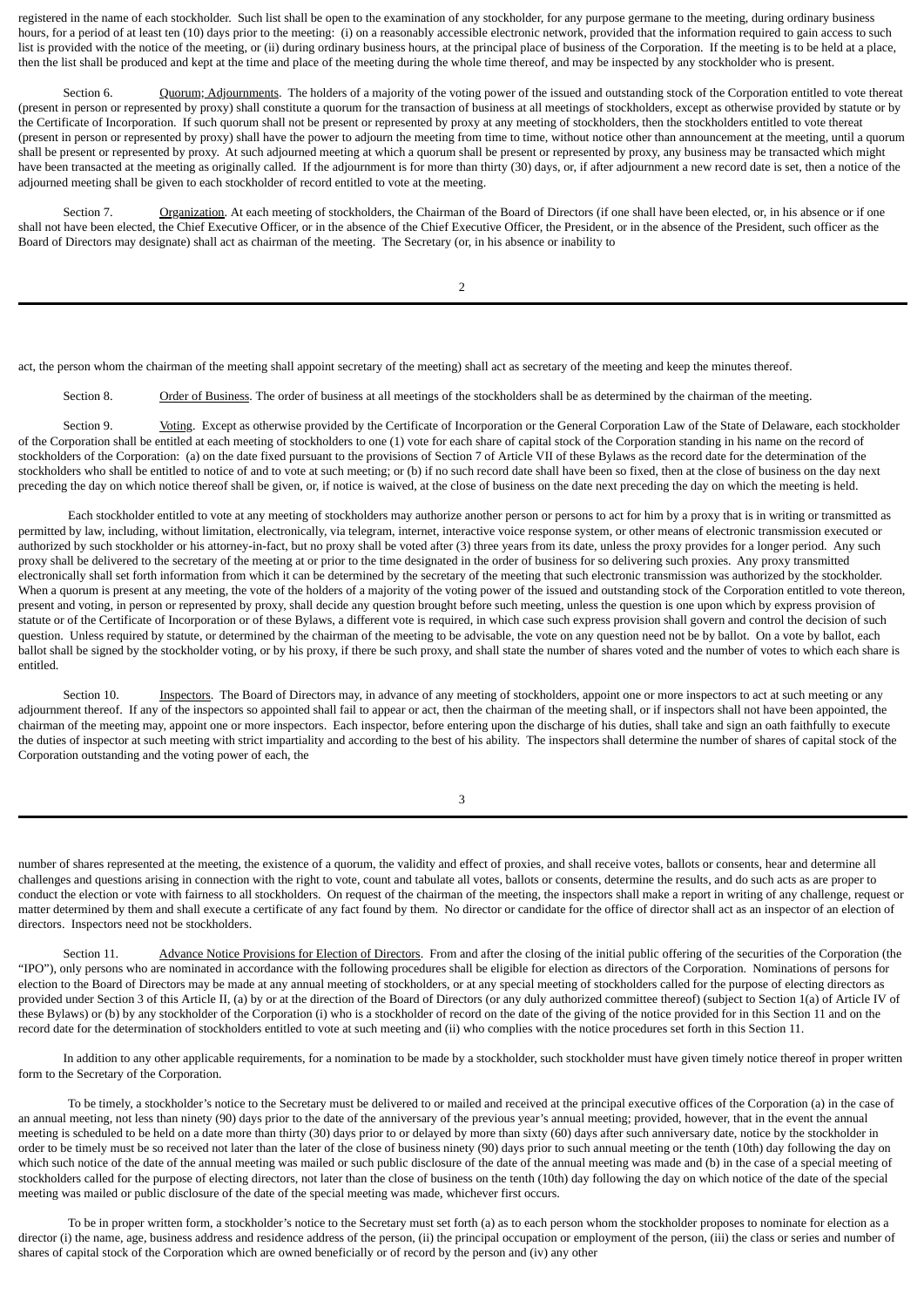information relating to the person that would be required to be disclosed in a proxy statement or other filings required to be made in connection with solicitations of proxies for election of directors pursuant to Section 14 of the Securities Exchange Act of 1934, as amended (the "Exchange Act"), and the rules and regulations promulgated thereunder; and (b) as to the stockholder giving the notice (i) the name and record address of such stockholder, (ii) the class or series and number of shares of capital stock of the Corporation which are owned beneficially or of record by such stockholder, (iii) a description of all arrangements or understandings between such stockholder and each proposed nominee and any other person or persons (including their names) pursuant to which the nomination(s) are to be made by such stockholder, (iv) a representation that such stockholder intends to appear in person or by proxy at the meeting to nominate the persons named in its notice; and (v) any other information relating to such stockholder that would be required to be disclosed in a proxy statement or other filings required to be made in connection with solicitations of proxies for election of directors pursuant to Section 14 of the Exchange Act and the rules and regulations promulgated thereunder. Such notice must be accompanied by a written consent of each proposed nominee to being named as a nominee and to serve as a director if elected.

No person shall be eligible for election as a director of the Corporation unless nominated in accordance with the procedures set forth in this Section 11. If the chairman of the meeting determines that a nomination was not made in accordance with the foregoing procedures, the chairman shall declare to the meeting that the nomination was defective and such defective nomination shall be disregarded.

<span id="page-10-0"></span>Section 12. Advance Notice Provisions for Business to be Transacted at Annual Meeting. From and after the closing of the IPO, no business may be transacted at an annual meeting of stockholders, other than business that is either (a) specified in the notice of meeting (or any supplement thereto) given by or at the direction of the Board of Directors (or any duly authorized committee thereof), (b) otherwise properly brought before the annual meeting by or at the direction of the Board of Directors (or any duly authorized committee thereof) or (c) otherwise properly brought before the annual meeting by any stockholder of the Corporation (i) who is a stockholder of record on the date of the giving of the notice provided for in this Section 12 and on the record date for the determination of stockholders entitled to vote at such annual meeting and (ii) who complies with the notice procedures set forth in this Section 12.

In addition to any other applicable requirements, for business to be properly brought before an annual meeting by a stockholder, such stockholder must have given timely notice thereof in proper written form to the Secretary of the Corporation.

To be timely, a stockholder's notice to the Secretary must be delivered to or mailed and received at the principal executive offices of the Corporation not less than ninety (90) days prior to the date of the anniversary of the previous year's annual meeting; provided, however, that in the event the annual meeting is scheduled to be held on a date more than thirty (30) days prior to or delayed by more than sixty (60) days after such anniversary date, notice by the stockholder in order to be timely must be so received not later than the later of the close of business ninety (90)

days prior to such annual meeting or the tenth (10th) day following the day on which such notice of the date of the annual meeting was mailed or such public disclosure of the date of the annual meeting was made.

To be in proper written form, a stockholder's notice to the Secretary must set forth as to each matter such stockholder proposes to bring before the annual meeting (i) a brief description of the business desired to be brought before the annual meeting and the reasons for conducting such business at the annual meeting, (ii) the name and record address of such stockholder, (iii) the class or series and number of shares of capital stock of the Corporation which are owned beneficially or of record by such stockholder, (iv) a description of all arrangements or understandings between such stockholder and any other person or persons (including their names) in connection with the proposal of such business by such stockholder and any material interest of such stockholder in such business; and (v) a representation that such stockholder intends to appear in person or by proxy at the annual meeting to bring such business before the meeting.

No business shall be conducted at the annual meeting of stockholders except business brought before the annual meeting in accordance with the procedures set forth in this Section 12; provided, however, that, once business has been properly brought before the annual meeting in accordance with such procedures, nothing in this Section 12 shall be deemed to preclude discussion by any stockholder of any such business. If the chairman of an annual meeting determines that business was not properly brought before the annual meeting in accordance with the foregoing procedures, the chairman shall declare to the meeting that the business was not properly brought before the meeting and such business shall not be transacted.

#### <span id="page-10-4"></span><span id="page-10-3"></span><span id="page-10-2"></span><span id="page-10-1"></span>ARTICLE III **DIRECTORS**

Section 1. General Powers. The business and affairs of the Corporation shall be managed by or under the direction of the Board of Directors. The Board of Directors may exercise all such authority and powers of the Corporation and do all such lawful acts and things as are not by statute or the Certificate of Incorporation directed or required to be exercised or done by the stockholders.

Section 2. Number and Election. The number of directors constituting the whole board as of the date of the approval of these Bylaws shall be seven (7) but may be increased or decreased from time to time by the Board of Directors; provided, however, that (i) the number of directors shall not be fewer than five (5) or greater than nine (9) and (ii) no decrease in the number of directors shall shorten the term of any incumbent director. Except as otherwise provided by the Bylaws, the directors shall be elected at the annual meeting of stockholders.

Section 3. Resignations, Newly Created Directorships, Vacancies and Removals. Any director of the Corporation may resign at any time by giving notice in writing or by electronic

transmission of his resignation to the Corporation. Any such resignation shall take effect at the time specified therein or, if the time when it shall become effective shall not be specified therein, immediately upon its receipt. Unless otherwise specified therein, the acceptance of such resignation shall not be necessary to make it effective. Newly created directorships resulting from any increase in the number of directors or any vacancies in the Board of Directors resulting from death, resignation, retirement, disqualification, removal or any other cause shall be filled as provided in the Certificate of Incorporation. Any director may be removed as provided in the Certificate of Incorporation.

<span id="page-10-6"></span><span id="page-10-5"></span>Section 4. Place of Meetings. The Board of Directors may hold meetings, both regular and special, either within or without the State of Delaware.

Section 5. Annual Meeting. The Board of Directors shall meet for the purpose of organization, the election of officers and the transaction of other business, as soon as practicable after each annual meeting of stockholders (which, if required by law, shall be on the same day and at the same place where such annual meeting of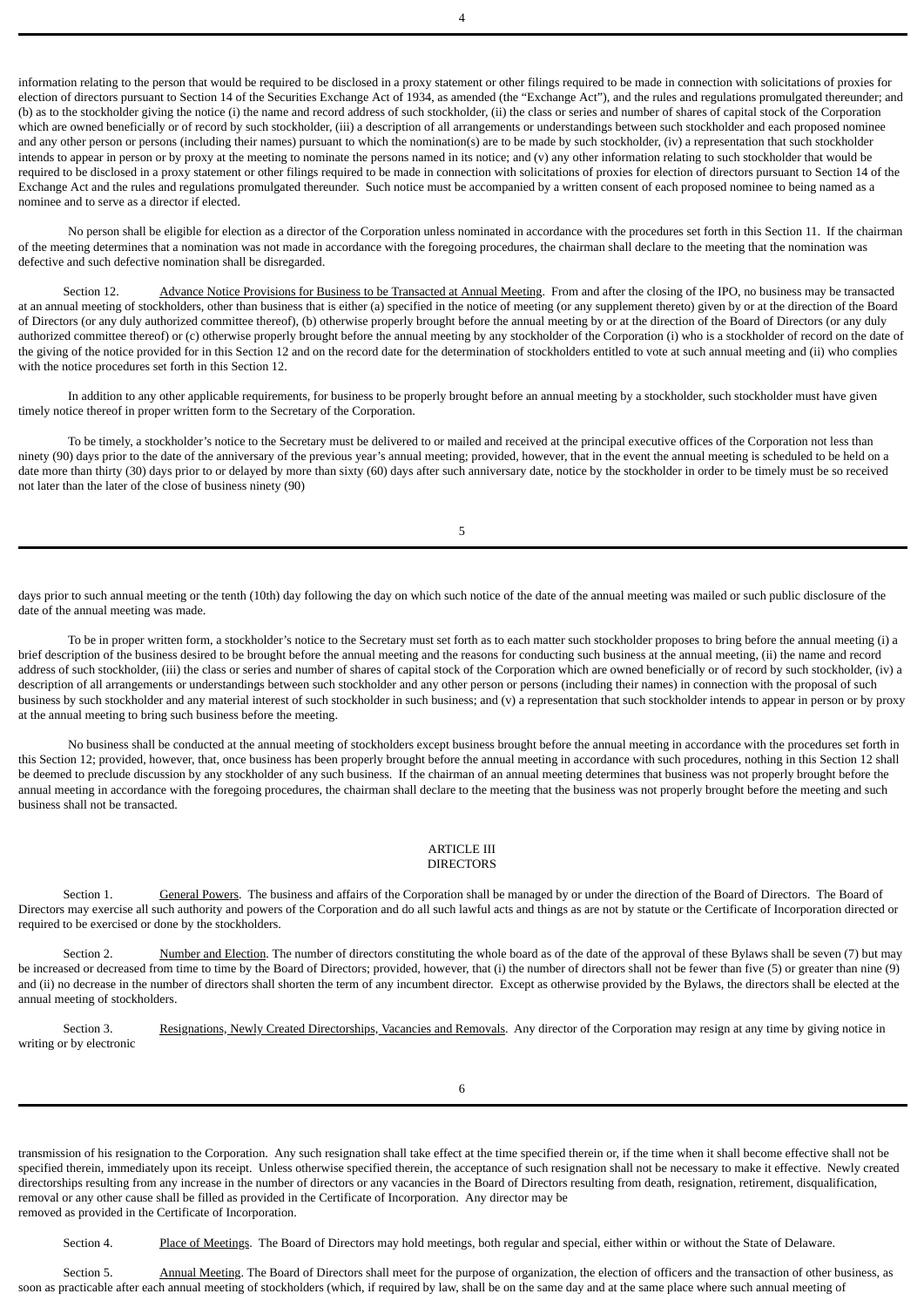stockholders shall be held). In the event such annual meeting is not so held, the annual meeting of the Board of Directors may be held at such other time or place (within or outside the State of Delaware) as shall be specified in a notice thereof given as hereinafter provided in Section 8 of this Article III.

<span id="page-11-0"></span>Section 6. Regular Meetings. Regular meetings of the Board of Directors shall he held at such time and place as the Board of Directors may fix. If any day fixed for a regular meeting shall be a legal holiday at the place where the meeting is to be held, then the meeting which would otherwise be held on that day shall be held at the same hour on the next succeeding business day.

<span id="page-11-1"></span>Section 7. Special Meetings. Special meetings of the Board of Directors may be called by the Chairman of the Board, the President or by 2 or more directors or by the Chief Executive Officer.

<span id="page-11-2"></span>Section 8. Notice of Meetings. Notice of regular meetings of the Board of Directors need not be given except as otherwise required by law or these Bylaws. Notice of each special meeting of the Board of Directors, and of each regular and annual meeting of the Board of Directors for which notice shall be required, shall be given by the Secretary as hereinafter provided in this Section 8, in which notice shall be stated the time and place of the meeting. Except as otherwise required by these Bylaws, such notice need not state the purposes of such meeting. Notice of any special meeting, and of any regular or annual meeting for which notice is required, shall be given to each director at least (a) twelve (12) hours before the meeting if by telephone or by being personally delivered or sent by telex, telecopy, email or similar means or (b) three (3) days before the meeting if delivered by mail to the director's residence or usual place of business. Such notice shall be deemed to be delivered when deposited in the United States mail so addressed, with postage prepaid, or when transmitted if sent by telex, telecopy, or similar means. Neither the business to be transacted at, nor the purpose of, any special meeting of the Board of Directors need be specified in the notice or waiver of notice of such meeting.

<span id="page-11-4"></span><span id="page-11-3"></span>7

Any director may waive notice of any meeting by a writing signed by the director entitled to the notice and filed with the minutes or corporate records.

Section 9. Waiver of Notice and Presumption of Assent. Any member of the Board of Directors or any committee thereof who is present at a meeting shall be conclusively presumed to have waived notice of such meeting except when such member attends for the express purpose of objecting at the beginning of the meeting to the transaction of any business because the meeting is not lawfully called or convened. Such member shall be conclusively presumed to have assented to any action taken unless his or her dissent shall be entered in the minutes of the meeting or unless his or her written dissent to such action shall be filed with the person acting as the secretary of the meeting before the adjournment thereof or shall be forwarded by registered mail to the Secretary of the Corporation immediately after the adjournment of the meeting. Such right to dissent shall not apply to any member who voted in favor of such action.

Section 10. Quorum; Manner of Action. A majority of the entire Board of Directors shall constitute a quorum for the transaction of business at any meeting of the Board of Directors, and, except as otherwise expressly required by statute or the Certificate of Incorporation or these Bylaws, the act of a majority of the directors present at any meeting at which a quorum is present shall be the act of the Board of Directors. In the absence of a quorum at any meeting of the Board of Directors, a majority of the directors present thereat may adjourn such meeting to another time and place. Notice of the time and place of any such adjourned meeting shall be given to all of the directors unless such time and place were announced at the meeting at which the adjournment was taken, in which case such notice shall only be given to the directors who were not present thereat. At any adjourned meeting at which a quorum is present, any business may be transacted which might have been transacted at the meeting as originally called. The directors shall act only as a Board of Directors and the individual directors shall have no power as such.

<span id="page-11-5"></span>Section 11. Organization. At each meeting of the Board of Directors, the Chairman of the Board of Directors, if one shall have been elected, or, in the absence of the Chairman of the Board of Directors or if one shall not have been elected, the Chief Executive Officer (or, in his absence, another director chosen by a majority of the directors present) shall act as chairman of the meeting and preside thereat. The Secretary or, in his absence, any person appointed by the chairman of the meeting, shall act as secretary of the meeting and keep the minutes thereof.

<span id="page-11-6"></span>Section 12. Compensation. The Board of Directors shall have authority to fix the compensation, including fees and reimbursement of expenses, of directors for services to the Corporation in any capacity.

Section 13. Action by Consent. Unless restricted by the Certificate of Incorporation, any action required or permitted to be taken by the Board of Directors or any committee thereof may be taken without a meeting if all members of the Board of Directors or such committee, as the case may be, consent thereto in writing or by electronic transmission, and the writing or writings are filed with the minutes of the proceedings of the Board of Directors or such

<span id="page-11-7"></span>8

committee, as the case may be. Such filing shall be in paper form if the minutes are maintained in paper form and shall be in electronic form if the minutes are maintained in electronic form.

Section 14. Meetings by Telephone or Similar Communications. Unless restricted by the Certificate of Incorporation, any one or more members of the Board of Directors or any committee thereof may participate in a meeting of the Board of Directors or such committee by means of a conference telephone or other communications equipment by means of which all persons participating in the meeting can hear each other. Participation by such means shall constitute presence in person at a meeting.

## <span id="page-11-9"></span><span id="page-11-8"></span>ARTICLE IV COMMITTEES

Section 1. Committees. The Board of Directors, by resolutions adopted by a majority of the whole Board, may appoint such committee or committees as it shall deem advisable and with such functions and duties as the Board of Directors shall prescribe. The following Committees of the Board of Directors shall be established in addition to any additional Committee the Board of Directors may in its discretion establish as described herein:

<span id="page-11-10"></span>(a) Nominating and Corporate Governance Committee. The Nominating and Corporate Governance Committee shall consist of at least three directors. The members of the Nominating and Corporate Governance Committee shall not be "interested persons" of the Corporation, as such term is defined in the Investment Company Act of 1940, and shall be "independent directors" as defined in applicable listing standards and regulations. A majority of the members of the entire Nominating and Corporate Governance Committee shall constitute a quorum, and the actions of a majority of those present at a meeting at which a quorum is present shall be actions of the Committee. The Nominating and Corporation Governance Committee shall have and may exercise those rights, powers and authority of the Board of Directors as may from time to time be granted to it by the Board of Directors; provided, however, that in addition to any such rights, powers or authority, the Nominating and Corporate Governance Committee shall nominate to the Board of Directors for its consideration nominees for election to the Board of Directors to replace those Directors whose terms expire at the annual meeting of stockholders next ensuing and to fill any vacancies on the Board of Directors.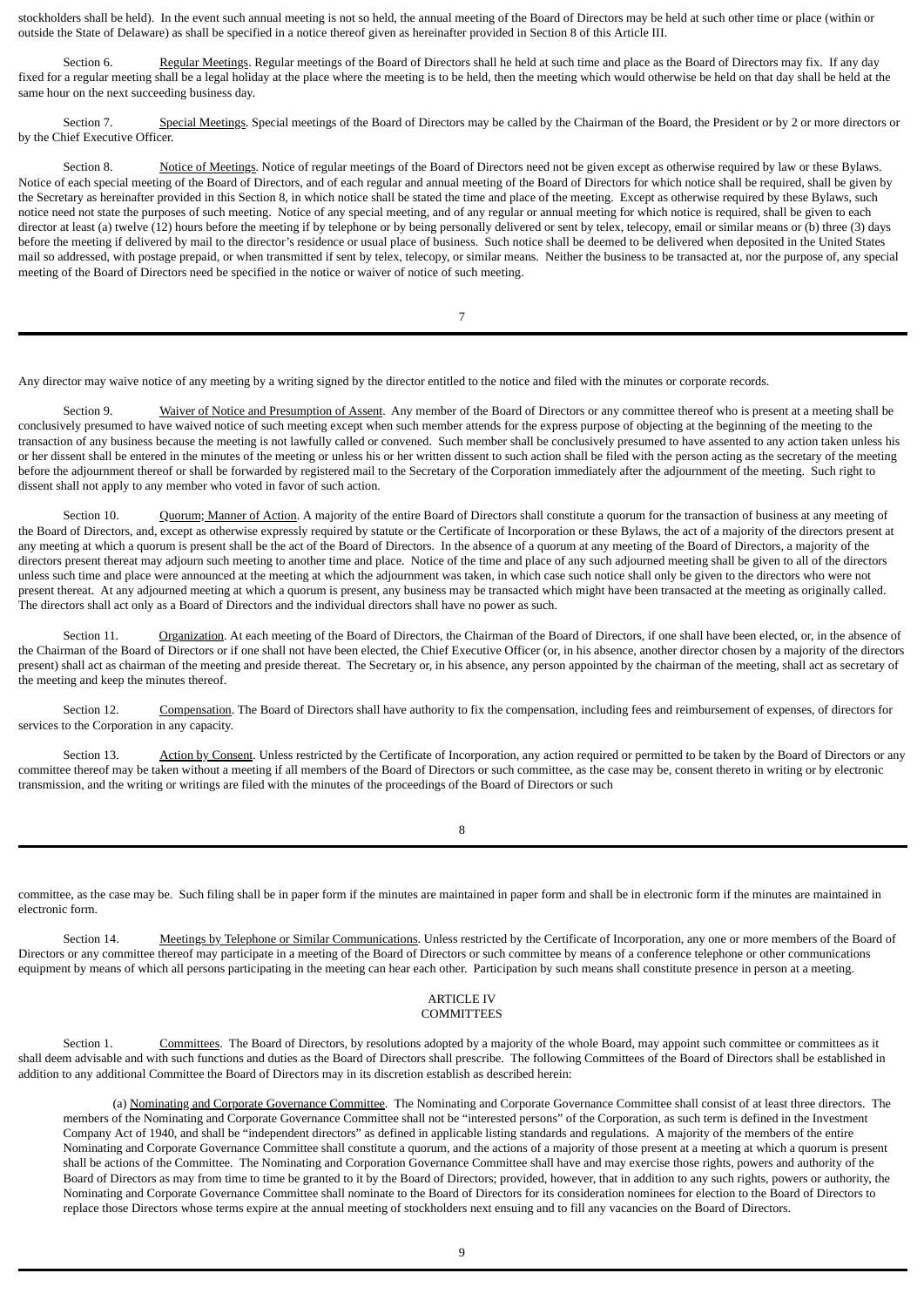(b) Audit Committee. There shall be an Audit Committee composed of at least of three directors. The members of the Audit Committee shall not be "interested persons" of the Corporation, as such term is defined in the Investment Company Act of 1940, and shall be "independent directors" as defined in applicable listing standards and regulations. The Audit Committee shall have and may exercise those rights, powers and authority of the Board of Directors as may from time to time be granted to it by the Board of Directors; provided, however, that in addition to any such rights, powers or authority, the Audit Committee shall issue instructions to and receive reports from outside accounting firms and serve as the liaison between the Corporation and the said firms; and review all potential conflict-of-interest situations arising in respect of the Corporation's affairs and involving the Corporation's affiliates or employees, and to make a report, oral or written, to the full Board of Directors with recommendations for their resolutions.

(c) Valuation Committee. There shall be a Valuation Committee composed of at least three directors. A majority of the entire members of the Valuatio n Committee shall constitute a quorum and the actions of a majority of those present at a meeting at which a quorum is present shall be the actions of the Committee. The Valuation Committee shall have and may exercise those rights, powers and authority of the Board of Directors as may from time to time be granted to it by the Board of Directors; provided, however, that in addition to any such rights, powers or authority, the Valuation Committee shall be responsible for reviewing and approving for submission to the Board of Directors, in good faith, the fair value of the Corporation's debt and equity investments that are not publicly traded or for which current market values are not readily available.

(d) Other Committees. The Board of Directors, by resolution passed by a majority of the entire Board of Directors, may designate one or more additional committees, each committee to consist of one or more of the directors of the Corporation. Subject to subsections (a) and (b) of this Section 13, the Board of Directors may designate one or more directors as alternate members of any committee, who may replace any absent or disqualified member at any meeting of the committee. Except to the extent restricted by

10

<span id="page-12-0"></span>statute or the Certificate of Incorporation, each such committee, to the extent provided in the resolution creating it, shall have and may exercise all the powers and authority of the Board of Directors and may authorize the seal of the Corporation to be affixed to all papers which require it. Each such committee shall serve at the pleasure of the Board of Directors and shall have such name as may be determined from time to time by resolution adopted by the Board of Directors. Each committee shall keep regular minutes of its meetings and report the same to the Board of Directors.

Section 2. Committee Rules. Each committee of the Board of Directors may fix its own rules of procedure and shall hold its meetings as provided by such rules, except as may otherwise be provided by a resolution of the Board of Directors designating such committee or in these Bylaws. Unless otherwise provided in such a resolution or in these Bylaws, the presence of at least a majority of the members of the committee shall be necessary to constitute a quorum. Unless otherwise provided by resolution or in these Bylaws, in the event that a member and that member's alternate, if alternates are designated by the Board of Directors as provided in Section 1(d) of this Article IV, of such committee is or are absent or disqualified, the member or members thereof present at any meeting and not disqualified from voting, whether or not such member or members constitute a quorum, may unanimously appoint another member of the Board of Directors to act at the meeting in place of any such absent or disqualified member.

#### <span id="page-12-3"></span><span id="page-12-2"></span><span id="page-12-1"></span>ARTICLE V **OFFICERS**

Section 1. Number and Qualifications. The officers of the Corporation shall be elected by the Board of Directors and shall include the Chief Executive Officer, the President, the Chief Financial Officer, the Chief Compliance Officer and the Secretary. The Corporation, at the discretion of the Board of Directors, may also have such other officers as are desired, including a Chairman of the Board of Directors, one or more Vice Presidents, a Chief Operating Officer, a Chief Investment Officer, a Treasurer one or more Assistant Treasurers, one or more Assistant Secretaries, and such other officers as may be necessary or desirable for the business of the Corporation. If there are two or more Vice Presidents, then one or more may be designated as Executive Vice President, Senior Vice President, Assistant Vice President or other similar or dissimilar title. At the time of the election of officers, the directors may by resolution determine the order of their rank. Any number of offices may be held by the same person, and no officer (except the Chairman of the Board of Directors, if any) need be a director. In its discretion, the Board of Directors may choose not to fill any office for any period as it may deem advisable, except that the offices of Chief Executive Officer and the Secretary shall be filled as expeditiously as possible.

Section 2. Election and Term of Office. The officers of the Corporation shall be elected annually by the Board of Directors at its first meeting held after each annual meeting of stockholders or as soon thereafter as is convenient. The Chairman of the Board of Directors (if one is elected) and Chief Executive Officer shall be elected annually by the Board of Directors at the first meeting of the Board of Directors held after each annual meeting of stockholders or as

soon thereafter as is convenient. Vacancies may be filled or new offices created and filled at any meeting of the Board of Directors. Each officer shall hold office until his successor shall have been duly elected and shall have qualified, or until his death, or until he shall have resigned or have been removed, as hereinafter provided in these Bylaws.

<span id="page-12-4"></span>Section 3. Resignations. Any officer of the Corporation may resign at any time by giving written notice of his resignation to the Corporation. Any such resignation shall take effect at the time specified therein or, if the time when it shall become effective shall not be specified therein, immediately upon receipt. Unless otherwise specified therein, the acceptance of any such resignation shall not be necessary to make it effective.

Section 4. Removal. Any officer of the Corporation may be removed, either with or without cause, at any time, by the Board of Directors at any meeting thereof.

Section 5. Vacancies. Any vacancy occurring in any office because of death, resignation, removal, disqualification or otherwise, may be filled by the Board of Directors for the unexpired portion of the term by the Board of Directors then in office.

<span id="page-12-8"></span><span id="page-12-6"></span><span id="page-12-5"></span>Section 6. Intentionally Left Blank

<span id="page-12-7"></span>Section 7. Chairman of the Board. The Chairman of the Board of Directors (if such an officer be elected) shall, if present, preside at all meetings of the Board of Directors and exercise and perform such other powers and duties as from time to time may be assigned to him by the Board of Directors or prescribed by these Bylaws. If there is no Chief Executive Officer, then the Chairman of the Board of Directors shall also be the Chief Executive Officer of the Corporation and shall have the powers and duties prescribed in Section 8 of this Article V.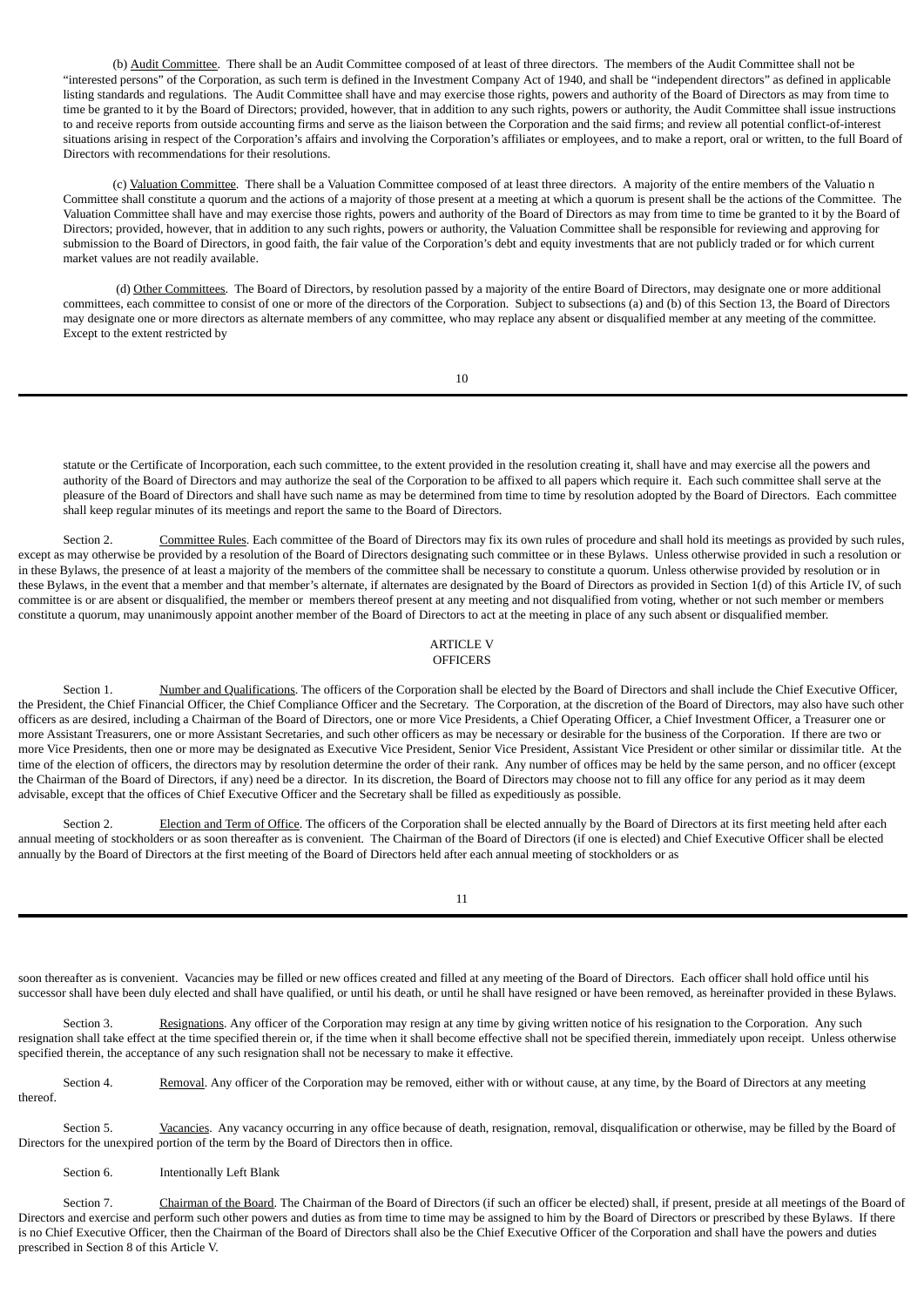Section 8. Chief Executive Officer. The Chief Executive Officer shall be the chief executive officer of the Corporation and shall have the powers and perform the duties incident to that position. He shall, in the absence of the Chairman of the Board of Directors, or if a Chairman of the Board of Directors shall not have been elected, preside at each meeting of the Board of Directors or the stockholders. He shall have the right to attend the meetings of the Board of Directors and all committees of the Board of Directors. Subject to the powers of the Board of Directors, he shall be in the general and active charge of the entire business and affairs of the Corporation, including authority over its officers, agents and employees, and shall have such other duties as may from time to time be assigned to him by the Board of Directors. The Chief Executive Officer shall be responsible for implementing all orders and resolutions of the Board of Directors, and shall execute bonds, mortgages and other contracts required to be executed under the seal of the Corporation, except when required or permitted by law to be otherwise signed and executed and except when the signing and execution thereof shall be

expressly delegated by the Board of Directors or the Chief Executive Officer to some other officer or agent of the Corporation.

<span id="page-13-0"></span>Section 9. President. The President shall perform all duties incident to the office of President and shall have general charge of the business and affairs of the Corporation. The President shall report to the Chief Executive Officer and shall have such other duties as may from time to time be assigned to him by the Board of Directors or the Chief Executive Officer or as may be provided in these Bylaws. At the written request of the Chief Executive Officer, or in his absence or in the event of his inability to act, the President shall perform the duties of the Chief Executive Officer, and, when so acting, shall have the powers of and be subject to the restrictions placed upon the Chief Executive Officer in respect of the performance of such duties.

<span id="page-13-1"></span>Section 10. Chief Operating Officer. The Chief Operating Officer shall perform all duties incident to such office and shall be responsible for the general direction of the operations of the business. The Chief Operating Officer shall report to the Chief Executive Officer and shall have such other duties as may be assigned to him by the Board of Directors, or the Chief Executive Officer or as may be provided in these Bylaws.

Section 11. Vice President. Each Vice President shall perform all such duties as from time to time may be assigned to him by the Board of Directors, the President or the Chief Executive Officer. At the written request of the President, or in the absence or disability of the President, Vice Presidents (in order of their rank as fixed by the Board of Directors, or if not ranked, the Vice President designated by the Board of Directors) shall perform the duties of the President, and when so acting shall have all the powers of and be subject to all the restrictions placed upon the President in respect of the performance of such duties.

<span id="page-13-2"></span>Section 12. Chief Financial Officer; Treasurer. The Chief Financial Officer:

<span id="page-13-3"></span>(a) Shall have charge and custody of, and be responsible for, all the funds and securities of the Corporation;

(b) Shall keep full and accurate accounts of receipts and disbursements in books belonging to the Corporation;

(c) Shall deposit all moneys and other valuables to the credit of the Corporation in such depositories as may be designated by the Board of Directors or pursuant to its direction;

(d) Shall receive, and give receipts for, moneys due and payable to the Corporation from any source whatsoever;

(e) Shall disburse the funds of the Corporation and supervise the investments of its funds, taking proper vouchers therefore;

(f) Shall render to the Board of Directors, whenever the Board of Directors may require, an account of the financial condition of the Corporation; and

(g) Shall in general, perform all duties incident to the office of Chief Financial Officer and such other duties as from time to time may be assigned to him by the Board of Directors, the Chief Executive Officer or the President.

The Chief Financial Officer may also be the Treasurer of the Corporation if so determined by the Board of Directors. The Treasurer shall assist the Chief Financial Officer in the performance of his duties and shall perform such other duties as may be required by law or as from time to time may be assigned to such officer by the Board of Directors, the Chief Executive Officer or the President.

Section 13. Chief Investment Officer. The Chief Investment Officer shall perform the duties, undertake the responsibilities and exercise the authority customarily performed, undertaken and exercised by persons situated in a similar executive capacity and shall also have such other duties as from time to time may be assigned to such officer by the Board of Directors or the Chief Executive Officer.

<span id="page-13-5"></span><span id="page-13-4"></span>Section 14. Secretary. The Secretary shall:

(a) Shall keep or cause to be kept in one or more books provided for the purpose, the minutes of all meetings of the Board of Directors, the committees of the Board of Directors and the stockholders:

(b) Shall verify all notices are duly given in accordance with the provisions of these Bylaws and as required by law;

(c) Shall be custodian of the records and the seal of the Corporation and affix and attest the seal to all certificates for shares of the Corporation (unless the seal of the Corporation on such certificates shall be a facsimile, as hereinafter provided) and affix and attest the seal to all other documents to be executed on behalf of the Corporation under its seal;

<span id="page-13-6"></span>(d) Shall verify that the books, reports, statements, certificates and other documents and records required by law to be kept and filed are properly kept and filed; and

(e) Shall, in general, perform all duties incident to the office of Secretary and such other duties as from time to time may be assigned to him by the Board of Directors, the Chief Executive Officer or the President.

Section 15. The Assistant Treasurer. The Assistant Treasurer, or if there shall be more than one, the Assistant Treasurers in the order determined by the Board of Directors (or, if there be no such determination, then in the order of their election), shall, in the absence of the Treasurer or in the event of his inability to act or his failure to act (in violation of a duty to act or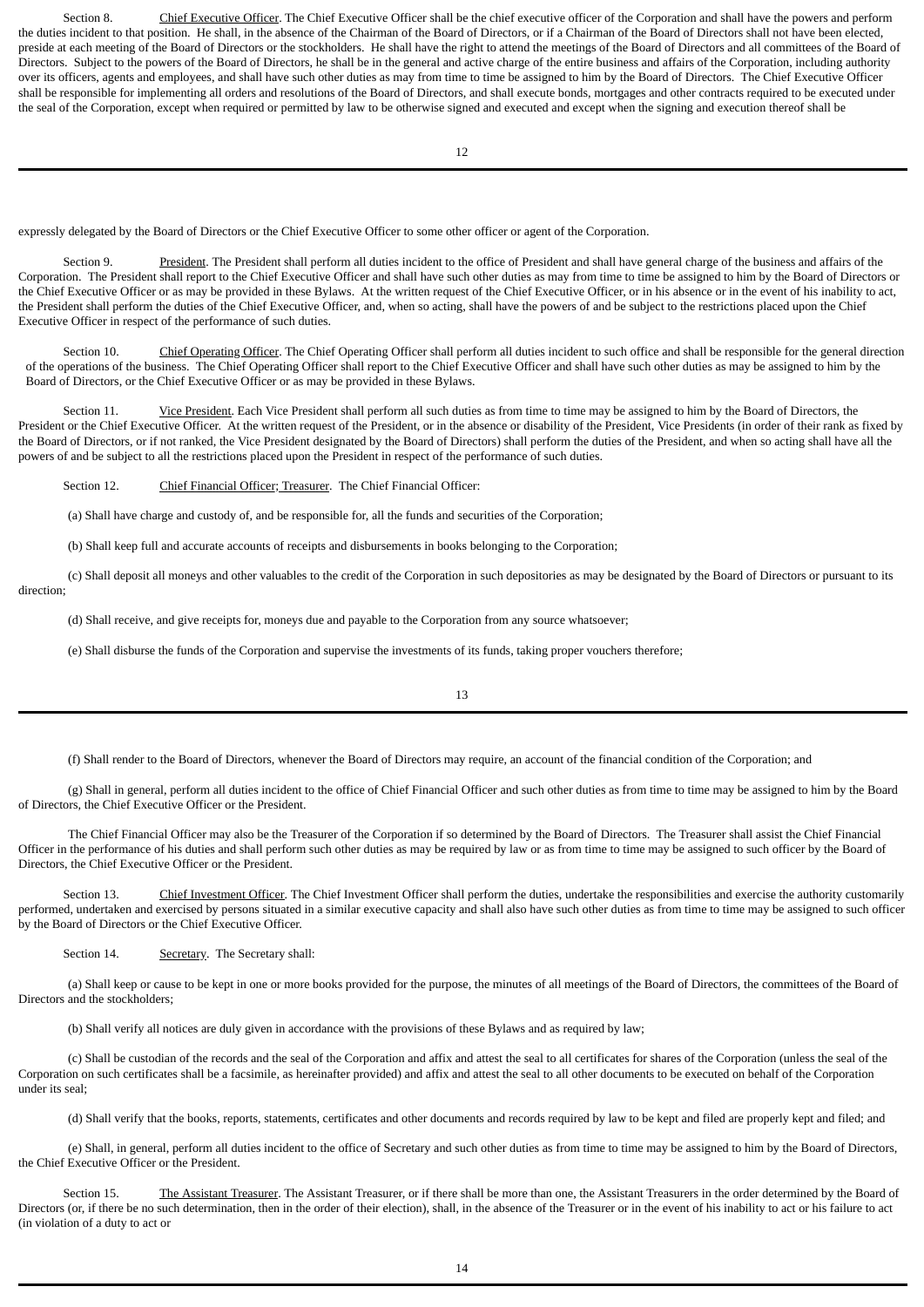in contravention of direction to act by the Board of Directors), perform the duties and exercise the powers of the Treasurer and shall perform such other duties as from time to time may be assigned by the Board of Directors, the Chief Executive Officer, the President, the Chief Financial Officer or the Treasurer.

<span id="page-14-0"></span>Section 16. The Assistant Secretary. The Assistant Secretary, or if there be more than one, the Assistant Secretaries in the order determined by the Board of Directors (or if there be no such determination, then in the order of their election), shall, in the absence of the Secretary or in the event of his inability to act or his failure to act (in violation of a duty to act or in contravention of direction to act by the Board of Directors), perform the duties and exercise the powers of the Secretary and shall perform such other duties as from time to time may be assigned by the Board of Directors, the Chief Executive Officer, the President or the Secretary.

<span id="page-14-1"></span>Section 17. Chief Compliance Officer. The Chief Compliance Officer, subject to the direction of and reporting to the Board of Directors, shall be responsible for the oversight of the Corporation's compliance with the Federal securities laws. The designation, compensation and removal of the Chief Compliance Officer must be approved by the Board of Directors, including a majority of the directors who are not "interested persons" (as such term is defined in Section 2(a)(19) of the Investment Company Act of 1940) of the Corporation. The Chief Compliance Officer shall perform such executive, supervisory and management functions and duties as may be assigned to him or her from time to time.

Section 18. Other Officers, Assistant Officers and Agents. Officers, assistant officers and agents, if any, other than those whose duties are provided for in these Bylaws, shall have such authority and perform such duties as may from time to time be prescribed by resolution of the Board of Directors.

Section 19. Officers' Bonds or Other Security. If required by the Board of Directors, any officer of the Corporation shall give a bond or other security for the faithful performance of his duties, in such amount and with such surety as the Board of Directors may require.

Section 20. Absence or Disability of Officers. In the case of the absence or disability of any officer of the Corporation and of any person hereby authorized to act in such officer's place during such officer's absence or disability, the Board of Directors may by resolution delegate the powers and duties of such officer to any other officer or to any director, or to any other person whom it may select.

## <span id="page-14-3"></span><span id="page-14-2"></span>ARTICLE VI INDEMNIFICATION; EXCULPATION

Section 1. General. Indemnification and the right to advancement of expenses of the officers and directors of the Corporation shall be governed by Articles VI and VII of the Certificate of Incorporation. As permitted by Article VII of the Certificate of Incorporation, the Corporation shall, to the fullest extent permitted by law, provide indemnification and the right to the advancement of expenses, to the investment adviser of the Corporation (which entity (the "Adviser") must satisfy the definition of "Advisor" in Appendix III of the Second Amended and Restated Limited Partnership Agreement of Fifth Street Mezzanine Partners III, L.P., a Delaware limited Partnership (the "Fund") dated as of September 7, 2007 (the "Fund Agreement")), the Principals (as defined below) and any of their respective affiliates, partners, members, shareholders, managers, directors, officers and employees and any other person who serves at the request of the Adviser on behalf of the Corporation as an officer, director, partner, employee or agent of any other entity (each, an "Indemnified Person") on the same general terms set forth in Article VII of the Certificate of Incorporation, the terms of which are incorporated herein *mutatis mutandi*. For purposes of these Bylaws, "Principals" means each of (a) Leonard

15

M. Tannenbaum, (b) Bernard D. Berman, (c) Marc A. Goodman, (d) Robert S. Kiesel, (e) Juan E. Alva and (f) any other individual that the general partner of the Fund, designated as a Principal, with the approval of the advisory board of the Fund, pursuant to the terms of the Fund Agreement, in each case for so long as each such individual continues to be affiliated with the Management Company (as defined in the Fund Agreement). The officers and directors of the Corporation, the Adviser, the Principals, and any of their respective affiliates, partners, members, shareholders, managers, directors, officers and employees and any other person who serves at the request of the Adviser on behalf of the Corporation as an officer, director, partner, employee or agent of any other entity (each, an "Indemnified Person") will, to the fullest extent permitted by law, not be liable to the Corporation or any of its stockholders for any loss suffered by the Corporation or any stockholders which arises out of any action or omission of such Indemnified Person if (1) such Indemnified Person acted in good faith and reasonably believed that such course of conduct was in, or not opposed to, the best interest of the Corporation and (2) such conduct did not constitute gross negligence, bad faith, reckless disregard or willful misconduct.

Section 2. Severability. Any determination by any court of competent jurisdiction of the invalidity of any provision of this Article VI will not affect the validity of any other provision of this Article VI, which will remain in full force and effect.

## <span id="page-14-5"></span><span id="page-14-4"></span>ARTICLE VII STOCK CERTIFICATES AND THEIR TRANSFER

Section 1. Stock Certificates. The Board of Directors may issue stock certificates, or may provide by resolution or resolutions that some or all of any or all classes or series of stock of the Corporation shall be uncertificated shares of stock. Notwithstanding the adoption of such a resolution by the Board of Directors, every holder of stock represented by a certificate and, upon request, every holder of uncertificated shares shall be entitled to have a certificate, signed by, or in the name of the Corporation by, the Chairman of the Board, the President or a Vice-President and by the Treasurer or an Assistant Treasurer or the Secretary or an Assistant Secretary of the Corporation, certifying the number of shares owned by him or her in the Corporation. A certificate representing shares issued by the Corporation shall, if the Corporation is authorized to issue more than one class or series of stock, set forth upon the face or back of the certificate, or shall state that the Corporation will furnish to any stockholder upon request and without charge, a full statement of the designations, preferences and relative, participating, optional or other special rights of each class of stock or series thereof and the qualifications, limitations or restrictions of such preferences and/or rights. The Corporation shall furnish to any holder of uncertificated shares, upon request and without charge, a full statement of the designations, preferences and relative, participating, optional or other special rights of each class of stock or series thereof and the qualifications, limitations or restrictions of such preferences and/or rights. Any request by a holder for a certificate shall be in writing and directed to the Secretary of the Corporation.

<span id="page-14-6"></span>Section 2. Facsimile Signatures. Any or all of the signatures on a certificate may be a facsimile, engraved or printed. In case any officer, transfer agent or registrar who has signed or whose facsimile signature has been placed upon a certificate shall have ceased to be such officer, transfer agent or registrar before such certificate is issued, it may be issued by the Corporation with the same effect as if he or she were such officer, transfer agent or registrar at the date of issue.

<span id="page-14-7"></span>Section 3. Lost Certificates. The Board of Directors may direct a new certificate or certificates to be issued in place of any certificate or certificates theretofore issued by the Corporation alleged to have been lost, stolen, or destroyed. When authorizing such issue of a new certificate or certificates, the Board of Directors may, in its discretion and as a condition precedent to the issuance thereof, require the owner of such lost, stolen, or destroyed certificate or certificates, or his legal representative, to give the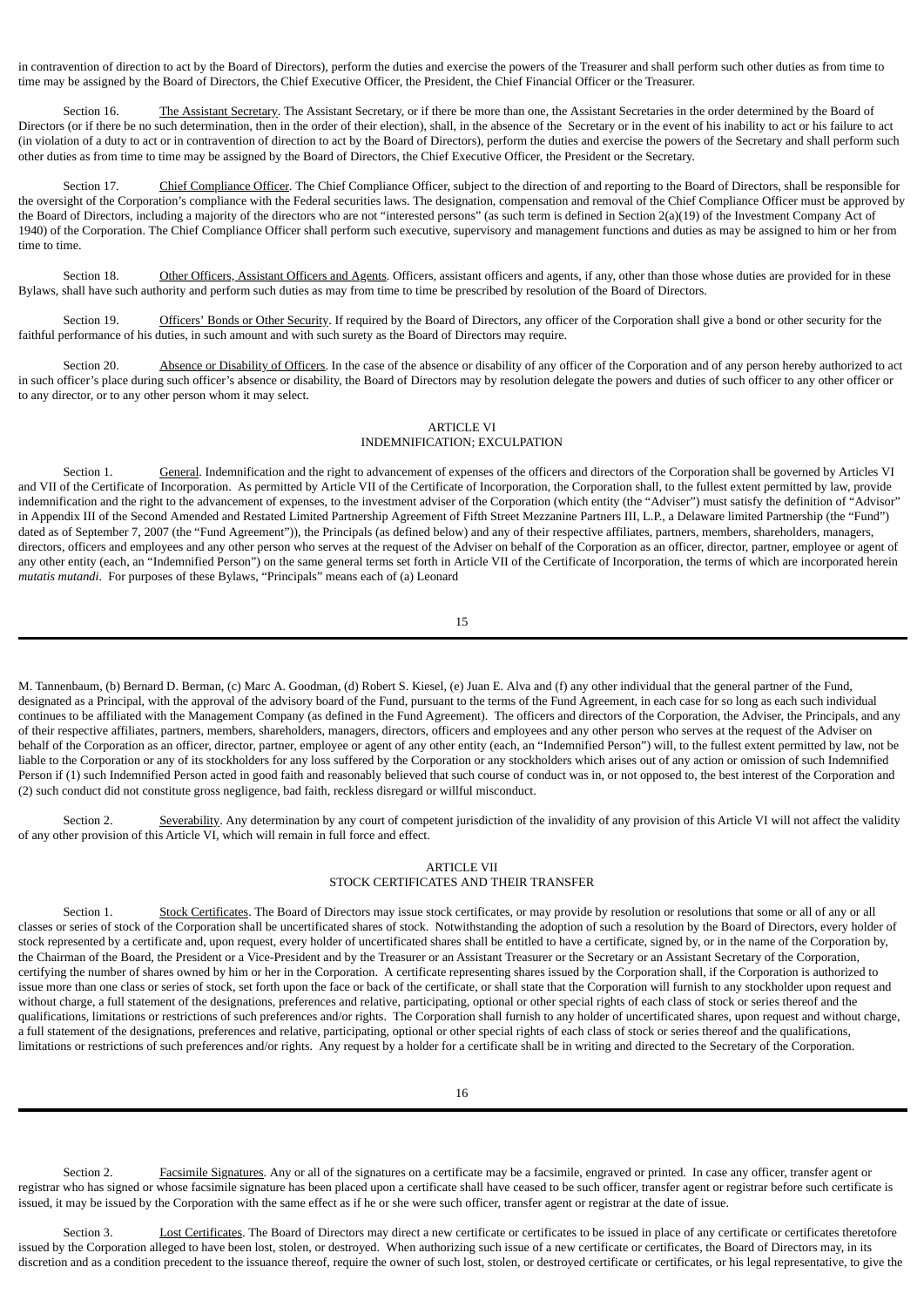Corporation a bond in such sum as it may direct sufficient to indemnify it against any claim that may be made against the Corporation on account of the alleged loss, theft or destruction of any such certificate or the issuance of such new certificate.

<span id="page-15-0"></span>Section 4. Transfers of Stock. Upon surrender to the Corporation or the transfer agent of the Corporation of a certificate for shares duly endorsed or accompanied by proper evidence of succession, assignment or authority to transfer, it shall be the duty of the Corporation to issue a new certificate to the person entitled thereto, cancel the old certificate and record the transaction upon its records; provided, however, that the Corporation shall be entitled to recognize and enforce any lawful restriction on transfer. Whenever any transfer of stock shall be made for collateral security, and not absolutely, it shall be so expressed in the entry of transfer if, when the certificates are presented to the Corporation for transfer, both the transferor and the transferee request the Corporation to do so.

Section 5. Transfer Agents and Registrars. The Board of Directors may appoint, or authorize any officer or officers to appoint, one or more transfer agents and one or more registrars.

<span id="page-15-2"></span>Section 6. Regulations. The Board of Directors may make such additional rules and regulations, not inconsistent with these Bylaws, as it may deem expedient concerning the issue, transfer and registration of certificates for shares of stock of the Corporation.

Section 7. Fixing the Record Date. In order that the Corporation may determine the stockholders entitled to notice of or to vote at any meeting of stockholders or any adjournment thereof, or entitled to receive payment of any dividend or other distribution or allotment of any rights, or entitled to exercise any rights in respect of any change, conversion or exchange of stock or for the purpose of any other lawful action, the Board of Directors may fix, in advance, a record date, which shall not be more than sixty (60) nor less than ten (10) days before the date of such meeting, nor more than sixty (60) days prior to any other action. If no record date is fixed by the Board of Directors, the record date for determining stockholders entitled to notice of or to vote at a meeting of stockholders shall be the close of business on the day next preceding the day

<span id="page-15-3"></span><span id="page-15-1"></span>17

on which notice is given, or if notice is waived, at the close of business on the day next preceding the day on which the meeting is held. A determination of stockholders of record entitled to notice of or to vote at a meeting of stockholders shall apply to any adjournment of the meeting; provided, however, that the Board of Directors may fix a new record date for the adjourned meeting.

Section 8. Registered Stockholders. The Corporation shall be entitled to recognize the exclusive right of a person registered on its records as the owner of shares of stock to receive dividends and to vote as such owner, shall be entitled to hold liable for calls and assessments a person registered on its records as the owner of shares of stock, and shall not be bound to recognize any equitable or other claim to or interest in such share or shares of stock on the part of any other person, whether or not it shall have express or other notice thereof, except as otherwise provided by the laws of Delaware.

## <span id="page-15-5"></span><span id="page-15-4"></span>ARTICLE VIII GENERAL PROVISIONS

Section 1. Dividends. Subject to the provisions of statutes and the Certificate of Incorporation, dividends upon the shares of capital stock of the Corporation may be declared by the Board of Directors at any regular or special meeting. Dividends may be paid in cash, in property or in shares of stock of the Corporation, unless otherwise provided by statute or the Certificate of Incorporation.

<span id="page-15-6"></span>Section 2. Reserves. Before payment of any dividend, there may be set aside out of any funds of the Corporation available for dividends such sum or sums as the Board of Directors may, from time to time, in its absolute discretion, think proper as a reserve or reserves to meet contingencies, or for equalizing dividends, or for repairing or maintaining any property of the Corporation or for such other purpose as the Board of Directors may think conducive to the interests of the Corporation. The Board of Directors may modify or abolish any such reserves in the manner in which it was created.

<span id="page-15-7"></span>Section 3. Seal. The seal of the Corporation shall be in such form as shall be approved by the Board of Directors, which form may be changed by resolution of the Board of Directors.

<span id="page-15-8"></span>Section 4. Fiscal Year. The fiscal year of the Corporation shall end on September 30 of each fiscal year and may thereafter be changed by resolution of the Board of Directors.

Section 5. Checks, Notes, Drafts; Etc. All checks, notes, drafts or other orders for the payment of money of the Corporation shall be signed, endorsed or accepted in the name of the Corporation by such officer, officers, person or persons as from time to time may be designated by the Board of Directors or by an officer or officers authorized by the Board of Directors to make such designation.

<span id="page-15-11"></span><span id="page-15-10"></span><span id="page-15-9"></span>18

Section 6. Execution of Contracts, Deeds, Etc. The Board of Directors may authorize any officer or officers, agent or agents, in the name and on behalf of the Corporation to enter into or execute and deliver any and all deeds, bonds, mortgages, contracts and other obligations or instruments, and such authority may be general or confined to specific instances.

Section 7. Inspection of Books and Records. Any stockholder of record, in person or by attorney or other agent, shall, upon written demand under oath stating the purpose thereof, have the right during the usual hours for business to inspect for any proper purpose the Corporation's stock ledger, a list of its stockholders, and its other books and records, and to make copies or extracts therefrom. A proper purpose shall mean any purpose reasonably related to such person's interest as a stockholder. In every instance where an attorney or other agent shall be the person who seeks the right of inspection, the demand under oath shall be accompanied by a power of attorney or such other writing which authorizes the attorney or other agent to so act on behalf of the stockholder. The demand under oath shall be directed to the Corporation at its registered office in the State of Delaware or at its principal place of business.

Section 8. References to Days. For purposes of these Bylaws, all references herein to "days" shall mean calendar days unless otherwise expressly indicated to mean business days. Any period of time referenced herein that is scheduled to end on a day that is not a calendar day and any event that is scheduled to occur on a day that is not a calendar day, unless otherwise expressly indicated, shall instead end or occur on the next succeeding business day.

Section 9. Inconsistent Provisions. In the event that any provision of these Bylaws is or becomes inconsistent with any provision of the Certificate of Incorporation, the General Corporation Law of the State of Delaware or any other applicable law, the provision of these Bylaws shall not be given any effect to the extent of such inconsistency but shall otherwise be given full force and effect.

<span id="page-15-14"></span><span id="page-15-13"></span><span id="page-15-12"></span>ARTICLE IX AMENDMENTS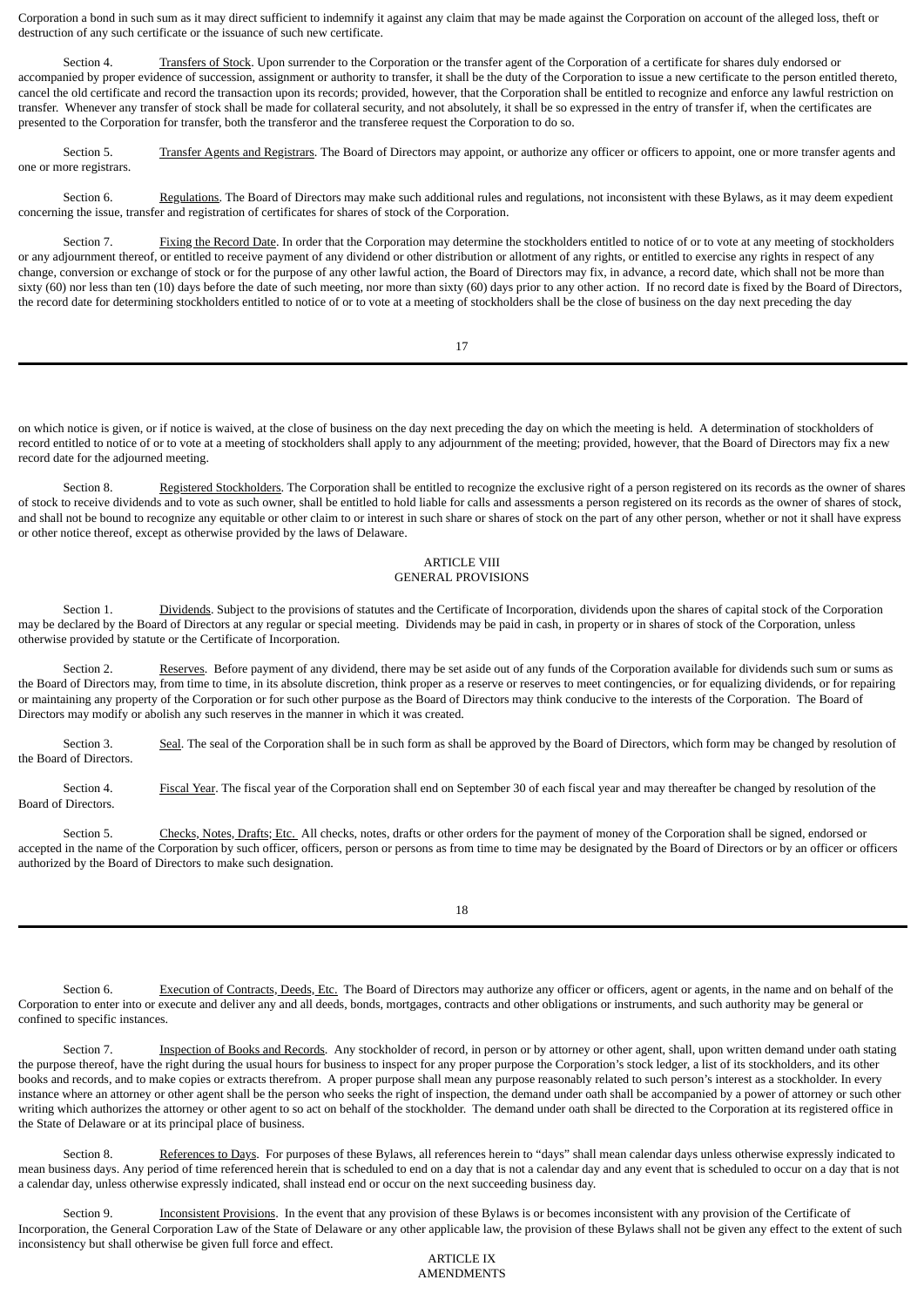Except as otherwise provided in these Bylaws, these Bylaws may be amended or repealed or new Bylaws adopted only in accordance with Article V of the Certificate of Incorporation.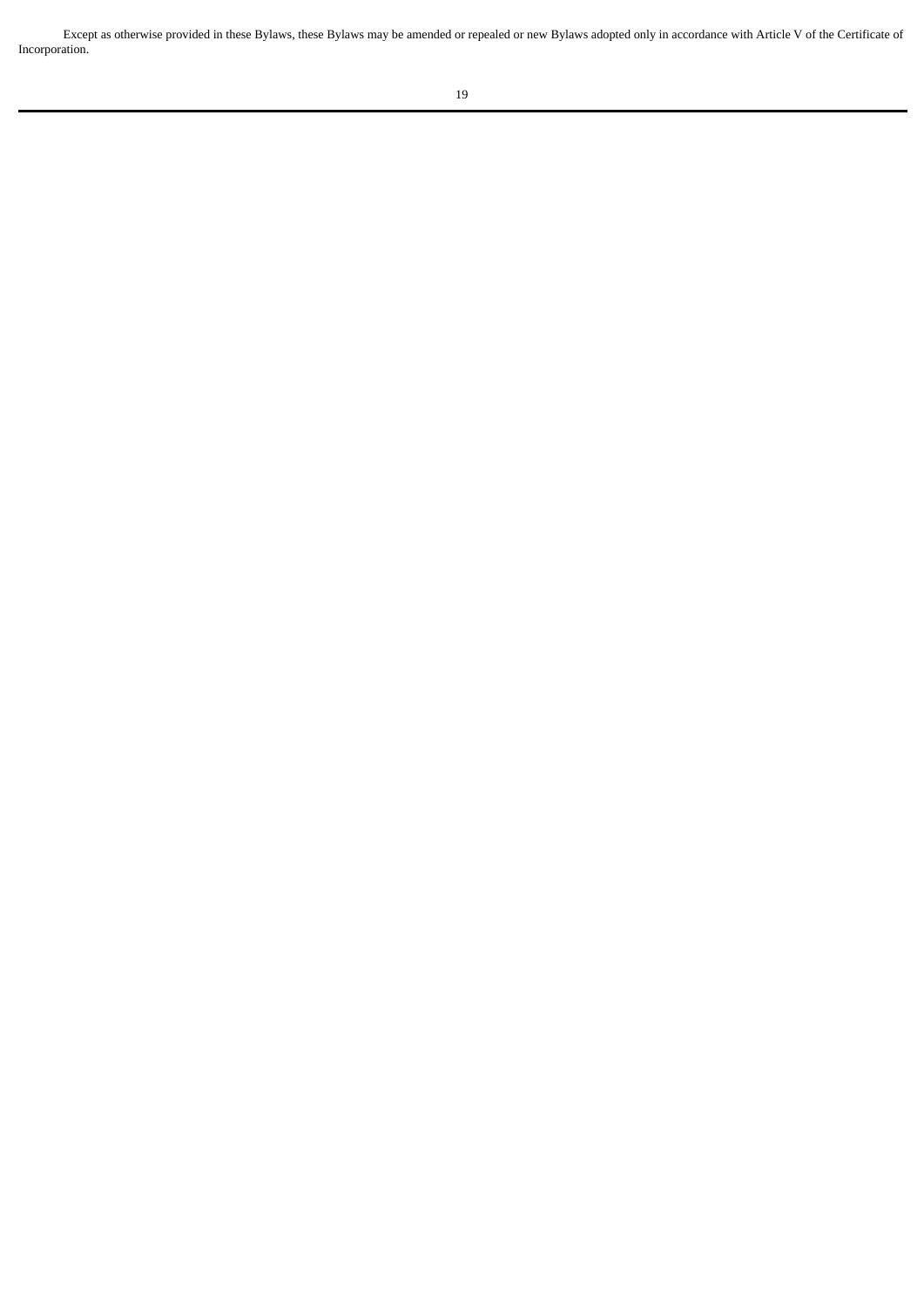| No.                                        |                                                                                                                                     | <b>FIFTH STREET FINANCE CORP.</b><br>Incorporated under the Laws of the State of Delaware                                                                                                                                                                                                                                                                                                                                                                                                                                           | Shares                                                                  |
|--------------------------------------------|-------------------------------------------------------------------------------------------------------------------------------------|-------------------------------------------------------------------------------------------------------------------------------------------------------------------------------------------------------------------------------------------------------------------------------------------------------------------------------------------------------------------------------------------------------------------------------------------------------------------------------------------------------------------------------------|-------------------------------------------------------------------------|
| CUSIP NO. $\lceil$                         |                                                                                                                                     |                                                                                                                                                                                                                                                                                                                                                                                                                                                                                                                                     |                                                                         |
| Common Stock                               |                                                                                                                                     |                                                                                                                                                                                                                                                                                                                                                                                                                                                                                                                                     | Par Value \$.01 Per<br>Share                                            |
|                                            |                                                                                                                                     | <b>SEE REVERSE FOR CERTAIN DEFINITIONS</b>                                                                                                                                                                                                                                                                                                                                                                                                                                                                                          |                                                                         |
|                                            |                                                                                                                                     |                                                                                                                                                                                                                                                                                                                                                                                                                                                                                                                                     |                                                                         |
|                                            |                                                                                                                                     | IS THE OWNER OF<br>PAR VALUE OF \$.01 PER SHARE, OF FIFTH STREET FINANCE CORP. (the "Corporation"), transferable on the books of the Corporation in person or by duly authorized<br>attorney upon surrender of this certificate if properly endorsed. This certificate is not valid unless countersigned by the Transfer Agent and registered by the Registrar.                                                                                                                                                                     | FULLY PAID AND NON-ASSESSABLE SHARES OF COMMON STOCK, WITH A            |
|                                            | WITNESS the seal of the Corporation and the facsimile signatures of its duly authorized officers.                                   |                                                                                                                                                                                                                                                                                                                                                                                                                                                                                                                                     |                                                                         |
| Dated:                                     | , 2007                                                                                                                              |                                                                                                                                                                                                                                                                                                                                                                                                                                                                                                                                     |                                                                         |
|                                            |                                                                                                                                     | FIFTH STREET FINANCE CORP.                                                                                                                                                                                                                                                                                                                                                                                                                                                                                                          |                                                                         |
| Secretary                                  |                                                                                                                                     | <b>CORPORATE SEAL</b><br>2007<br><b>DELAWARE</b>                                                                                                                                                                                                                                                                                                                                                                                                                                                                                    | Chief Executive Officer                                                 |
| <b>Transfer Agent</b>                      |                                                                                                                                     |                                                                                                                                                                                                                                                                                                                                                                                                                                                                                                                                     |                                                                         |
| TEN COM<br><b>TEN ENT</b><br><b>JT TEN</b> | as tenants in common<br>tenants by the entireties<br>as joint tenants with right of<br>survivorship and not as tenants<br>in common | Unif Gift Min Act -<br>(Cust)<br>Act:                                                                                                                                                                                                                                                                                                                                                                                                                                                                                               | Custodian<br>(Minor)<br><b>Under Uniform Gifts to Minors</b><br>(State) |
|                                            |                                                                                                                                     | Additional Abbreviations may also be used though not in the above list.                                                                                                                                                                                                                                                                                                                                                                                                                                                             |                                                                         |
|                                            |                                                                                                                                     | <b>IMPORTANT NOTICE</b>                                                                                                                                                                                                                                                                                                                                                                                                                                                                                                             |                                                                         |
| principal office of the Corporation.       |                                                                                                                                     | A statement of the powers, designations, preferences and relative participating, optional or other special rights of each class of stock or series thereof and the<br>qualifications, limitations or restrictions of such preferences and/or rights as established, from time to time, by the Certificate of Incorporation and by any certificate of<br>designation, the number of shares constituting each class and series, and designations thereof, may be obtained by the holder hereof upon request and without charge at the |                                                                         |
|                                            |                                                                                                                                     | KEEP THIS CERTIFICATE IN A SAFE PLACE. IF IT IS LOST, STOLEN OR DESTROYED, THE CORPORATION WILL REQUIRE A BOND OF<br>INDEMNITY AS A CONDITION TO THE ISSUANCE OF A REPLACEMENT CERTIFICATE.                                                                                                                                                                                                                                                                                                                                         |                                                                         |
| <b>For Value Received,</b>                 |                                                                                                                                     | hereby sell, assign and transfer unto                                                                                                                                                                                                                                                                                                                                                                                                                                                                                               |                                                                         |
|                                            | PLEASE INSERT SOCIAL SECURITY OR OTHER<br><b>IDENTIFYING NUMBER OF ASSIGNEE</b>                                                     |                                                                                                                                                                                                                                                                                                                                                                                                                                                                                                                                     |                                                                         |
|                                            |                                                                                                                                     | (PLEASE PRINT OR TYPEWRITE NAME AND ADDRESS, INCLUDING ZIP CODE, OF ASSIGNEE)                                                                                                                                                                                                                                                                                                                                                                                                                                                       |                                                                         |
|                                            | within named Corporation with full power of substitution in the premises.                                                           |                                                                                                                                                                                                                                                                                                                                                                                                                                                                                                                                     |                                                                         |